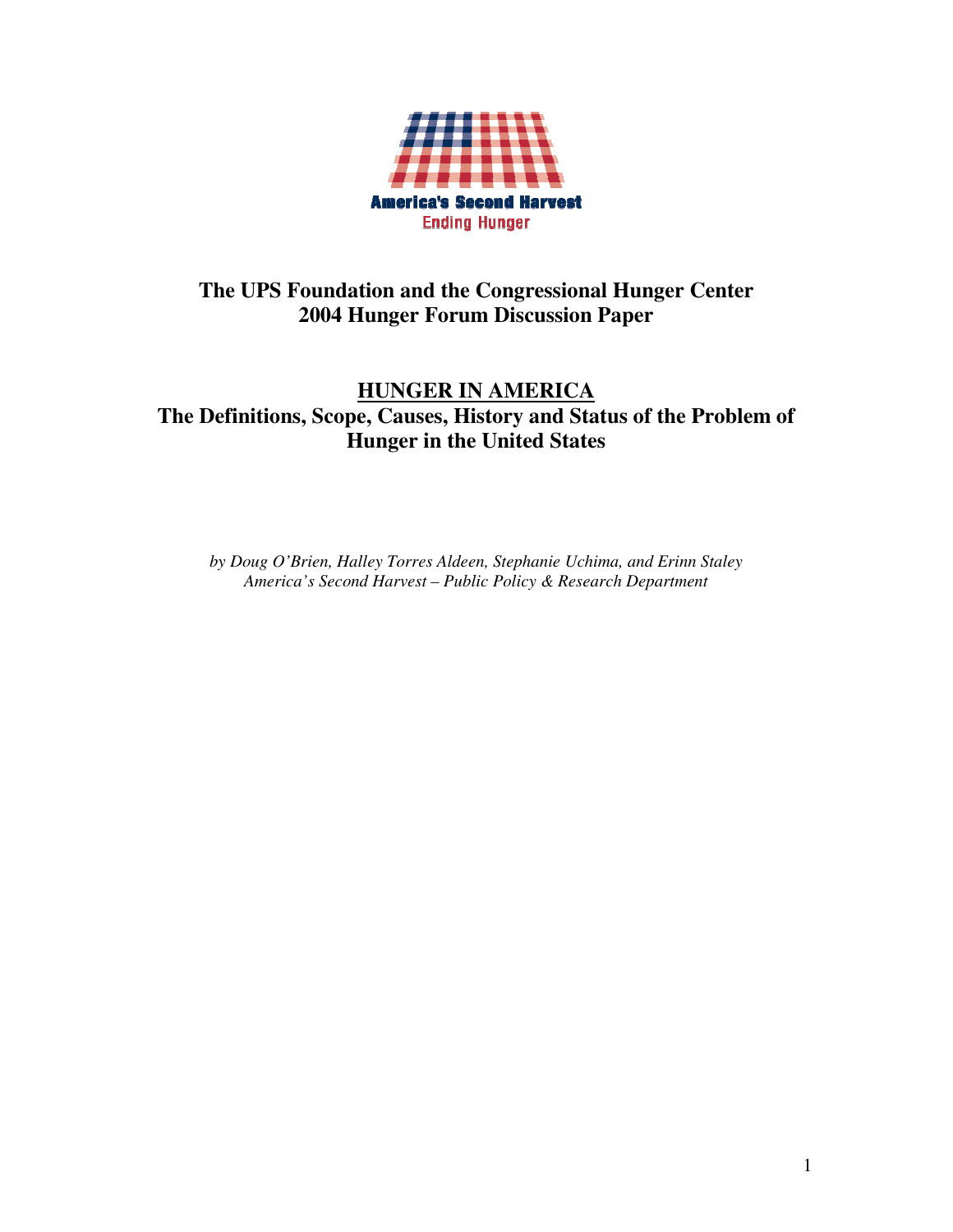This discussion paper addresses the following topics:

- *How many people are hungry in America and who are they?*
- *What are the root causes of hunger?*
- *What is the history of hunger in the United States and its impact on people- especially children?*
- *How does the government define and measure hunger?*

## **In Summary**

• **34.9 million people in 12.1 million U.S. households (11.1% of all U.S. households) were estimated to be food insecure in 2002. This is an increase of 600,000 households from 2001. (***USDA***)** 

• **9.38 million people in 3.8 million households (3.5 % of all households) were estimated to be food insecure with hunger in 2002. (***USDA***)** 

• **34.6 million people in the U.S. lived at or below poverty level (\$18,556 for a family of four) in 2002. (***Census Bureau***)** 

• **23 million unduplicated people sought emergency food assistance in 2001 through local charities in the America's Second Harvest network. (***America's Second Harvest***)** 

• **4 million non-elderly, low-income families accessed food pantries in 2002. (***Urban Institute***).**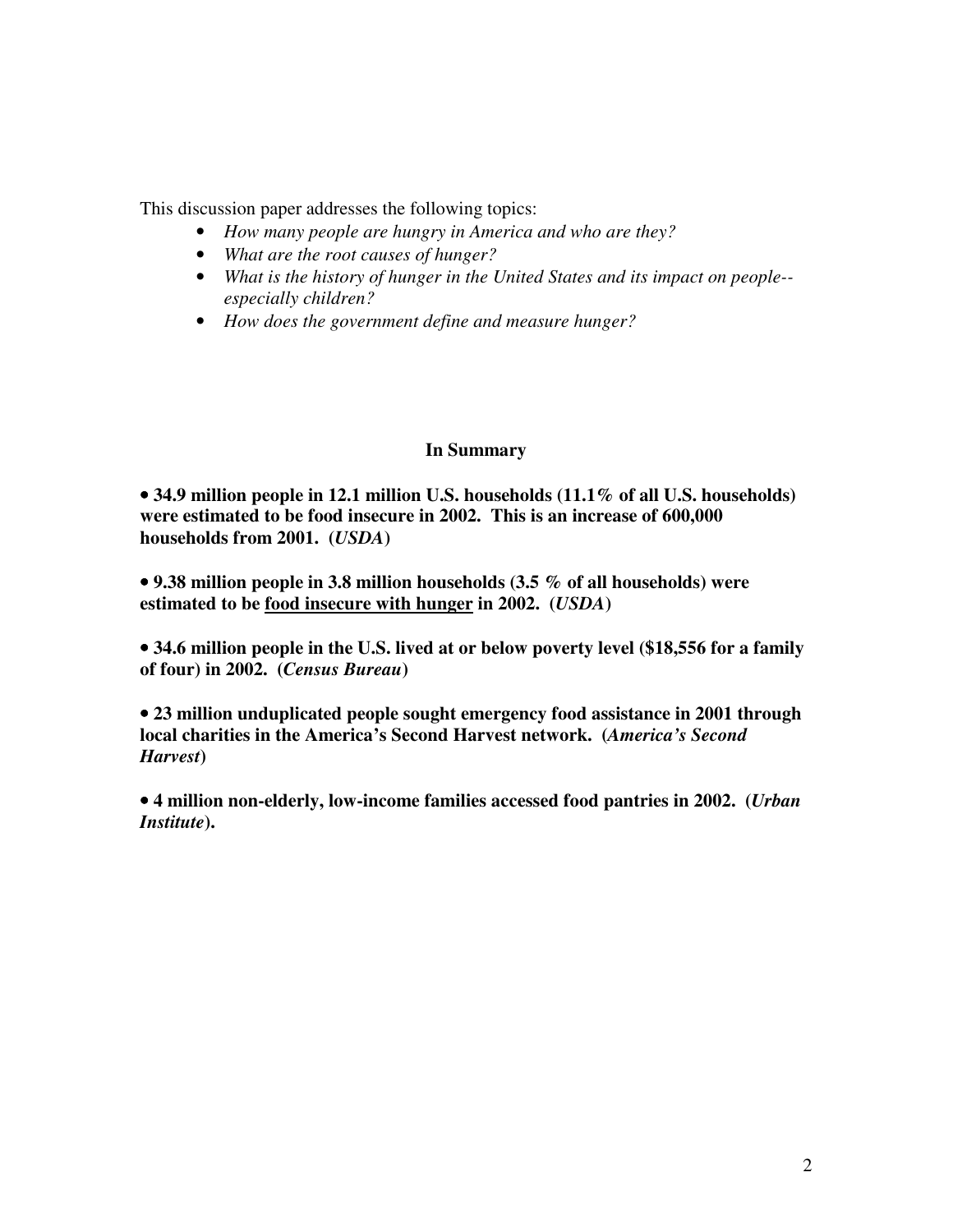**hun·ger**: a craving or urgent need for food or a specific nutrient **b :** an uneasy sensation occasioned by the lack of food **c :** a weakened condition brought about by prolonged lack of food (from Merriam-Webster)

#### **Background**

The United States is the world's largest and most efficient producer of food. American agriculture generates the highest per capita food production in the world and the nation enjoys highly evolved markets and distribution systems to get food to consumers. With these obvious advantages in food production, distribution, and stability of governments and markets, the existence of hunger in the United States is perplexing, if not unbelievable. There is, perhaps, no nation on earth better equipped to eliminate the problem of hunger among its populace, yet the United States has failed to do so.

Understanding and addressing hunger in the United States is complicated by the "hidden" nature of the problem and, until recently, the absence of a way to quantify the problem. "Hunger" is a term that Americans easily understand in an everyday context, but what it means in a social policy or public health context has gained general acceptance only in recent years. The experience of hunger in the United States is an individual or household condition and may not necessarily be directly linked to larger societal conditions. Famine, starvation, or even widespread malnutrition – like the powerful and painful images observed in the developing world – are largely absent from the American experience.

Despite the difficulties in defining hunger and the hidden nature of the problem, the American people recognize that the condition exists and have typically viewed the problem through a sort of national moral prism and believe that we have a duty to share our abundance.<sup>1</sup> For example, a national public opinion poll of likely voters conducted in May 2003 found that 43% agreed that people in their own communities do not have enough to eat, 59% said that people were generally hungry due to circumstances beyond their control and 72% said families really need anti-hunger programs and could not get along without them.<sup>2</sup> Public agreement that hunger in America exists is established, but public disagreement on the extent of the problem has remained a substantial hurdle in addressing the problem.

An important obstacle in defining and quantifying the problem of hunger was overcome with the introduction of the concept of "food security," defined as "all people in a society obtaining a culturally acceptable, nutritionally adequate diet, through non-emergency food sources at all times."<sup>3</sup> Hunger in America can be measured quantifiably and reliably when defined within the parameters of a food security concept, and most importantly, policies can be identified for its prevention. The concept of food security, however, encompasses a broader vision that takes into account both individual and community resources along with the public policies that may be adopted for its prevention.<sup>4</sup>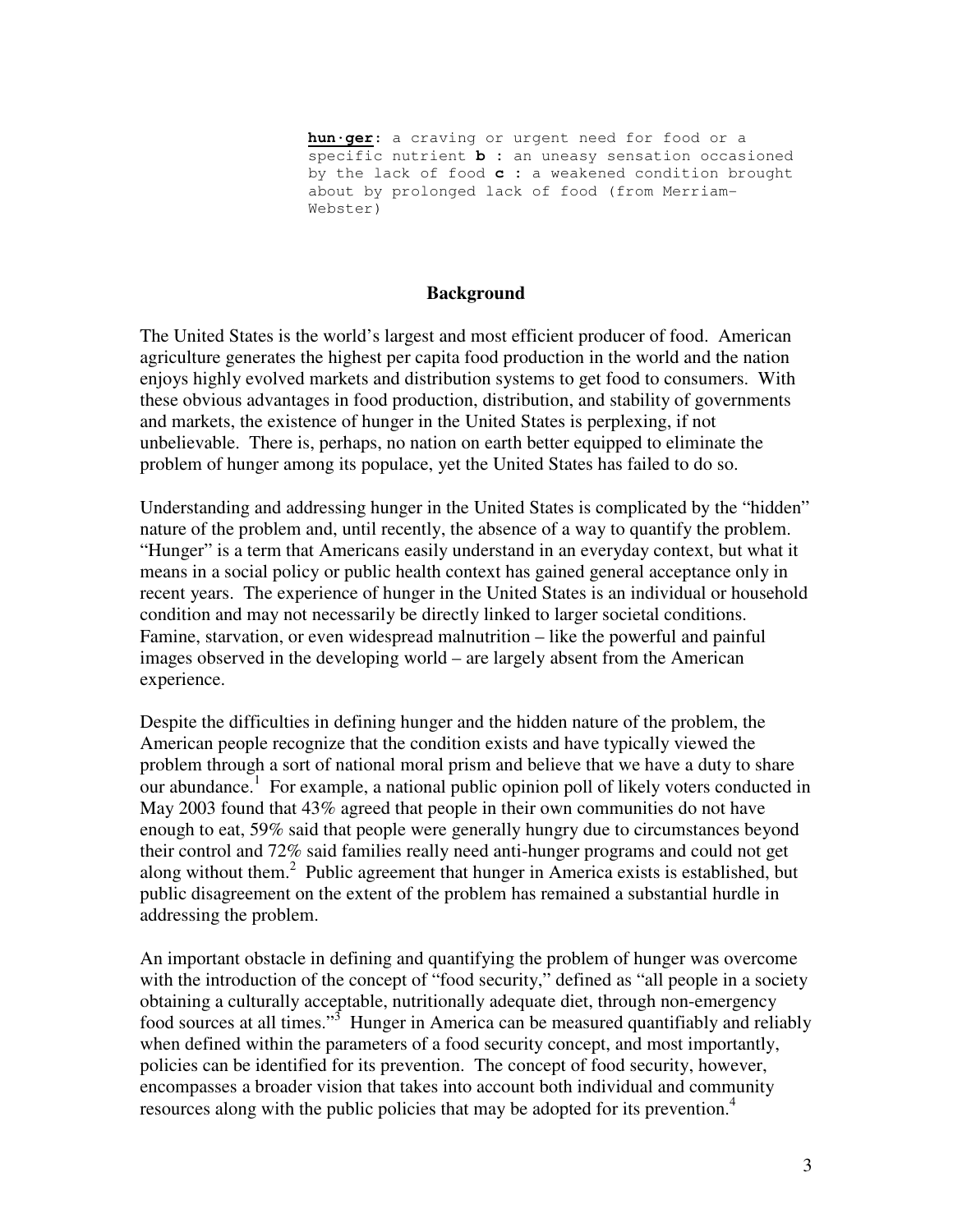"*Men who can graft the trees and make the seed fertile and big can find no way to let the hungry people eat their produce. Men who have created new fruits in the world cannot create a system whereby their fruits may be eaten…The works of the roots of the vines, of the trees must be destroyed to keep up the price, and this is the saddest, bitterest thing of all…A million people go hungry, needing the fruit – and kerosene sprayed over the golden mountains.* 

 *There is a crime here that goes beyond denunciation. There is a sorrow here that weeping cannot symbolize. There is a failure here that topples all of our success. The fertile earth, the straight tree rows, the sturdy trunks, and the ripe fruit. And children dying of pellagra must die because a profit cannot be taken from an orange. And coroners must fill in the certificate – died of malnutrition – because the food must rot, must be forced to rot."* 

> John Steinbeck The Grapes of Wrath

#### **A Brief History of Hunger in America**

Hunger has probably always existed in America, but has emerged as a major social and public health problem only in the  $20<sup>th</sup>$  Century. The notions of America's abundance, the land's natural fertility, and the American people's egalitarian thriftiness, ingenuity and work ethic all helped create a popular and enduring image of America as a nation largely free from the want and curses of Europe. That the land and the people were more than sufficient to provide all that the nation or any individual American could need is a "basic condition of American life," as noted by University of Chicago historian David Potter.<sup>5</sup> And the people who couldn't work – the very aged, the ill and the disabled – were generally cared for by extended family, public charities or houses of faith. Only as the nation transitioned from an agrarian society to an industrial one in the 1920s did widespread problems of hunger, malnutrition, and even starvation come to be witnessed on a scale that prompted public action and to be sufficiently understood as emblematic of modern American woes.

The Great Depression, 1929–1935, marked the beginning of widespread hunger in America and the first efforts by communities, charities, and the federal government to do something about it. In 1932-1933, huge agricultural surpluses in America's farm belt were destroyed or plowed under due to low prices and a lack of markets. At the same time, the business crash in manufacturing and other industrial sectors drove unemployment rates to 24.86% and tens of thousands of men lined up for food handouts. A U.S. Senate Committee investigating relief activities for the unemployed heard testimony from the American Association of Social Workers that "Deaths due to insufficient food have been reported in several cities" and that charitable relief agencies were losing the battle to prevent starvation. As dairy farmers in Wisconsin and Vermont dumped their milk in ditches, "unemployed parents longed to provide even a pint for their children."<sup>6</sup> The American paradox of want amidst plenty was born. The situation in 1932 is very similar to the current one; America was, and is, a nation with "breadlines knee-deep in wheat."<sup>7</sup>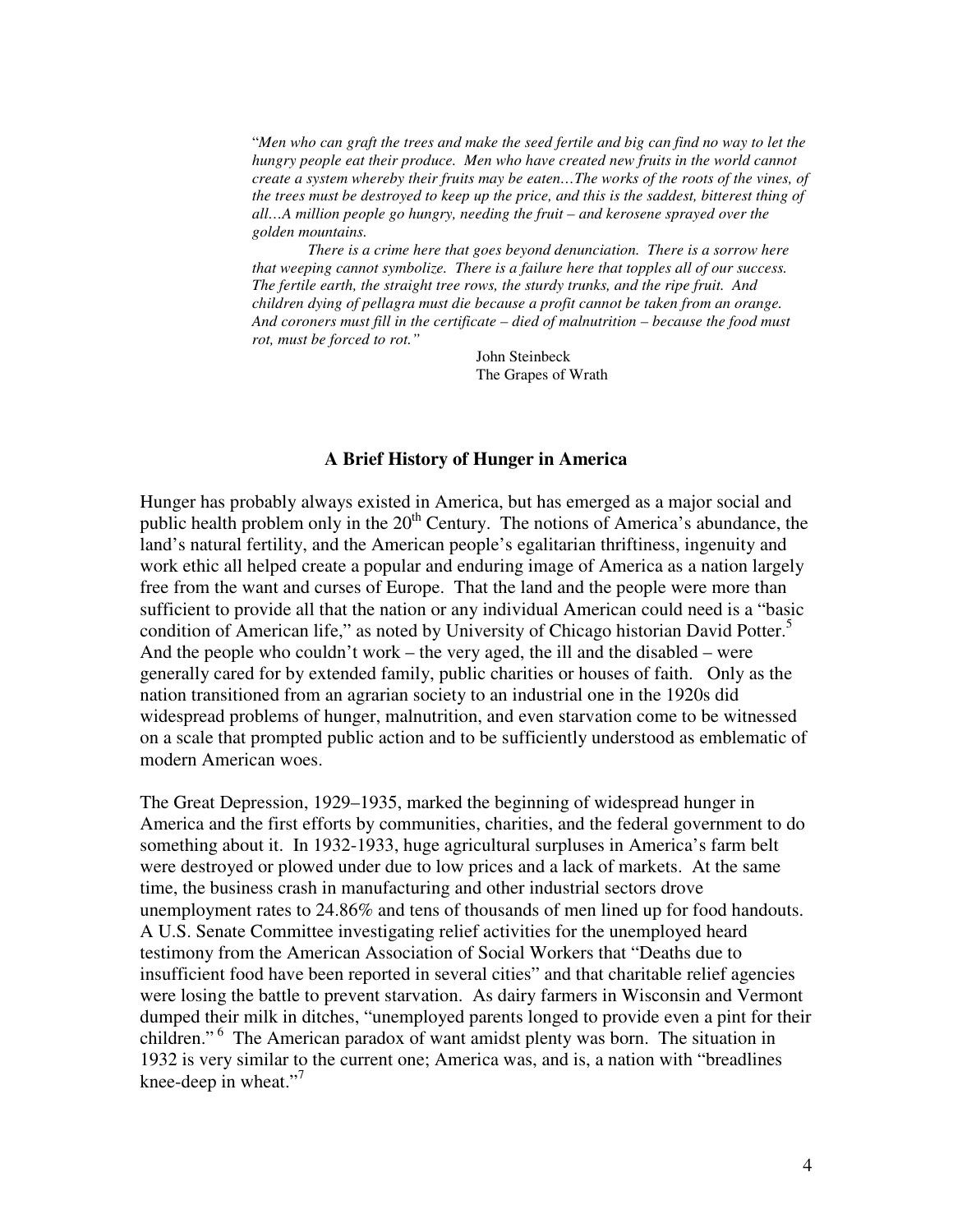The Depression, the banking crisis of 1933, the increasing need to aid the growing ranks of the urban poor and bankrupted farmers in the countryside along with the seeming inadequacy of the solutions proposed by the Hoover Administration contributed to the election of Franklin D. Roosevelt and the creation of the "New Deal." Among the reforms and progressive programs to address the problem of hunger were the creation of the Federal Emergency Relief Administration (FERA) and Federal Surplus Relief Corporation (FSRC). These initiatives began the process of purchasing surplus agricultural commodities and allocating them to states and municipalities for distribution to the needy; this process that would be repeated in future years in the form of the Commodity Supplemental Food Program (1973) and the Temporary Emergency Food Assistance Program (1981). Clear inadequacies with the commodity distribution programs of the Depression era led to the creation of the Food Stamp Program in 1939. In this first attempt at food stamps, recipients purchased food stamps at face value and then received additional stamps that could be used to purchase agriculture commodities (such as oranges or milk) the government deemed as surplus. This early version of the Food Stamp Program reached its peak in 1942 when half of the counties in the United States and 88 cities participated in the program.<sup>8</sup> Another important first in the effort against hunger that arose from this period is the notion of tying agriculture and agriculture policy to food assistance and hunger relief–a fixture that remains today. In 1935, the Roosevelt Administration transferred the FSRC and its functions for commodity distribution and food stamps to the Department of Agriculture (USDA).<sup>9</sup> Today, the USDA administers 15 domestic food assistance programs – including food stamps and commodity distribution programs -- with budget authority of more than \$40 billion in federal fiscal year 2004.

America's entry into World War II effectively eliminated agricultural surpluses, overabundant food, mass unemployment, and the need for continuation of the food assistance programs. By 1943, the early Food Stamp Program had ended, as had government commodity distributions. Although programs created to address large scale hunger in America mostly ceased with America's entry into the war, policy makers remained aware of the lingering effects of under-nutrition and malnutrition experienced during the previous decade. During the draft for the war, 40% of draftees were rejected from duty due to poor health.<sup>10</sup> Hunger was no longer seen through just the national moral prism of concern for the poor as in the nineteenth century or as a way to avoid social strife and revolution as in the 1930s; now hunger was a national security problem. The federal government, with broad bi-partisan support and the support of agricultural interests, now targeted food assistance to poor children through the passage of the National School Lunch Act in 1946. The effect of the Act was the establishment of school lunch programs – which included commodities – in most public schools in the United States. This program remains today, like food stamps, one of the largest and most effective of the public food assistance programs.

The strong economy of the postwar period, coupled with flagging political and public awareness of the problem of hunger, led to the government largely abandoning food assistance, except in the case of the National School Lunch Program. USDA, under the Eisenhower Administration, again focused interest on support of farm policy and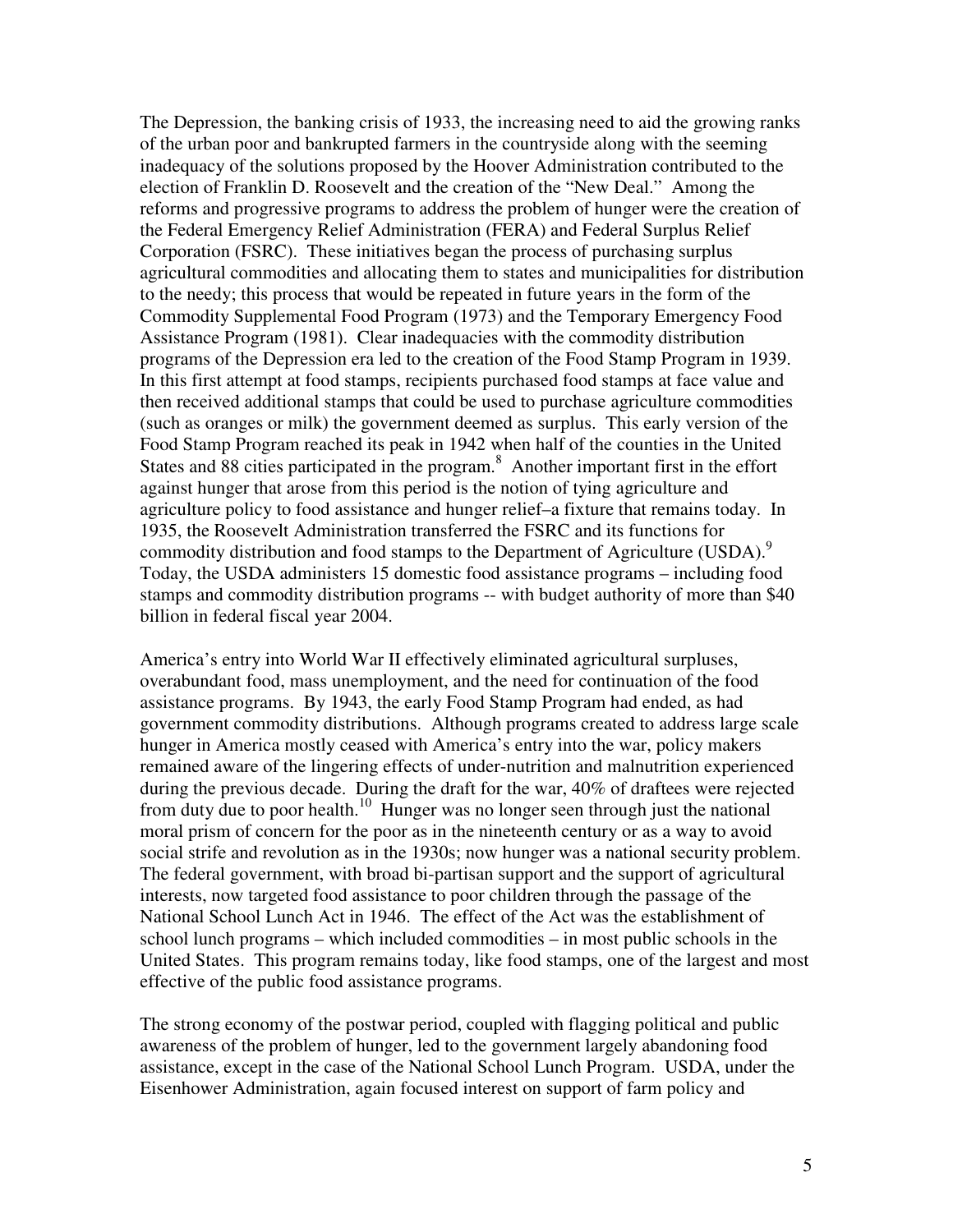agricultural trade. In fact, USDA became so inattentive to the problem of hunger (and the problem became increasingly invisible to the majority of Americans) that when a bill re-establishing the Food Stamp Program was enacted in 1959, USDA was not required to implement it and chose not to do so. $^{11}$ 

The nation's federal food assistance programs began with the Roosevelt Administration and the New Deal; the food assistance entitlement programs that operate today received their form and substance from the Kennedy and Johnson Administrations.

During his campaign for the Presidency in 1960, then Senator John F. Kennedy witnessed the "hidden hunger" in the upper Midwest and in Appalachia, especially West Virginia, a state crucial to his election. In the first televised Presidential debate in U.S. history, before 65 million Americans, John Kennedy cited the problem of hunger in America in his opening statement. He spoke of poor children in West Virginia and how they took part of their school lunches home with them to share with their families. Kennedy "forcefully declared that government wasn't doing enough to feed the poor."<sup>12</sup> In the Kennedy Administration, food assistance fit into a larger context of farm policy. Food aid to the needy would lead to greater consumption and increased farm incomes.

President Kennedy's first executive order was for expanded food assistance, doubling the amount of commodities distributed for food assistance and establishing a pilot food stamp program that, unlike the original New Deal program, allowed recipients to purchase a wide variety of foods no longer tied to surplus commodities. $13$ 

Under the Johnson Administration, the Food Stamp Program became permanent through the Food Stamp Act of 1964 and was a key part of the larger "Great Society" programs that sought to eradicate hunger and poverty from the American landscape. Johnson's War on Poverty declared "We want no American in this country to go hungry. We believe we have the knowledge, the compassion, and the resources to banish hunger and to do away with malnutrition if we only apply those resources and those energies."<sup>14</sup> In addition to the establishment of food stamps, food assistance policy and agriculture policy became even more closely linked as the Food Stamp Act of 1964 was incorporated into a larger wheat and cotton support bill. The idea of passing food assistance policy as part of larger farm program reauthorization bills continues through to the present with policies such as the 2002 Farm Bill, which expanded food stamps by more than \$8 billion in the reauthorization.

In 1966, the School Breakfast Program was created to further the benefits of the popular National School Lunch Program. School breakfast, like school lunch, became permanently authorized in 1975. Also like school lunch, school breakfast benefits were targeted toward low-income children, a trend in federal food assistance policy that would continue largely without exception until 1981.

The next major boost for the eradication of hunger in America came in late 1967 when Senator Robert Kennedy and other members of the Senate Subcommittee on Poverty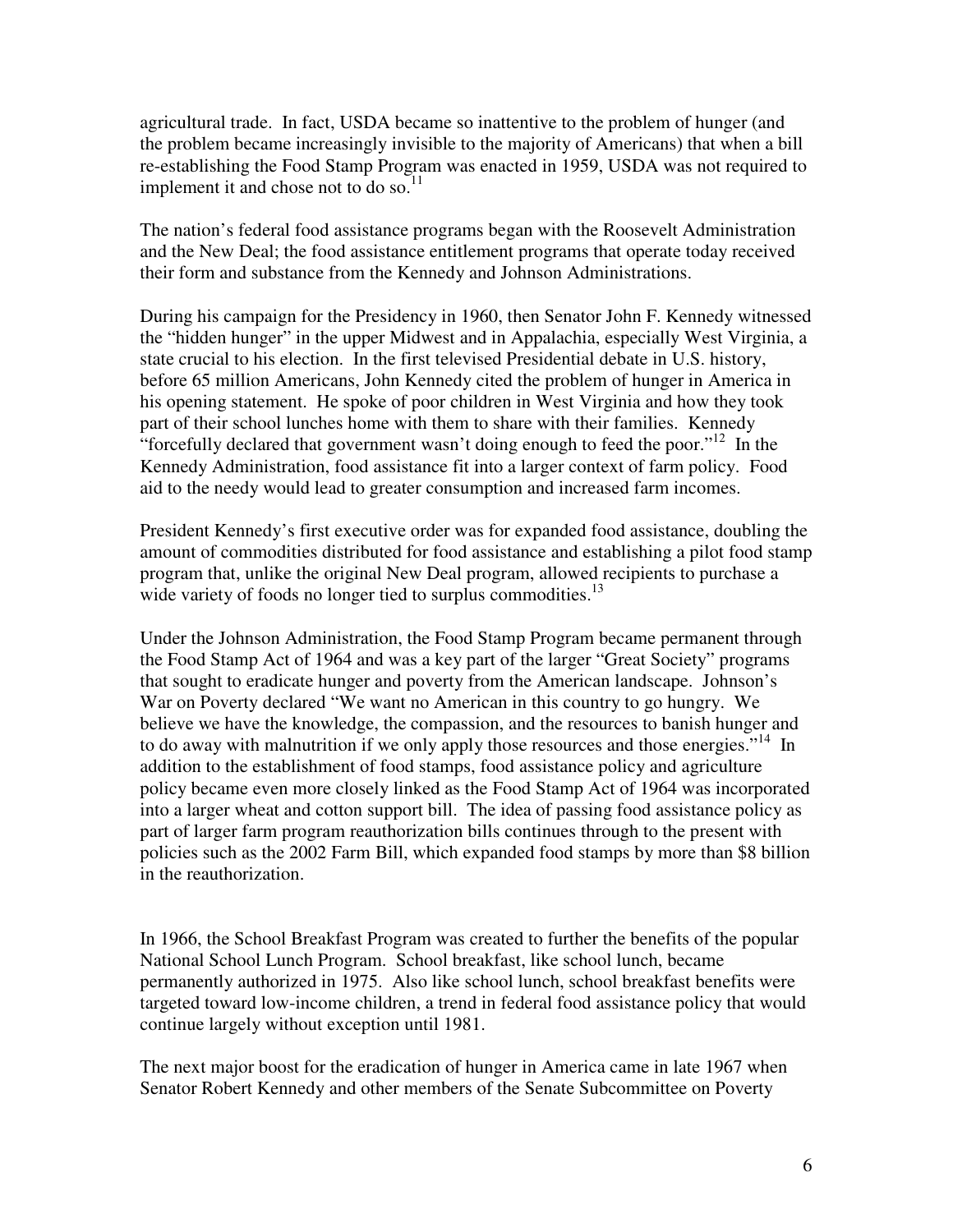visited the Mississippi Delta region, the Indian reservations of the upper Midwest, and rural Appalachia. The efforts of Senator Robert Kennedy helped focus the nation's spotlight on the hidden problem of hunger in America and helped show the problem at its most severe in rural parts of the nation, thus highlighting the paradox of hunger amid agricultural plenty.

In 1968, the "Citizens' Board of Inquiry" identified 280 "hunger counties" throughout the nation. Most of these counties were in rural areas of the nation where Third World conditions of starvation and malnutrition were present.<sup>15</sup> The Field Foundation released the report of a team of physicians it commissioned to survey the nutritional status of poor children in the rural south the year prior. The Field team found "severe malnutrition and nutrition related disease" not ordinarily present in the developed world.<sup>16</sup> In this same year, the television network CBS broadcast a documentary entitled "Hunger in America" that exposed widespread poverty and malnutrition in the south and southwest United States. These compelling visual images, like the compelling visual images of the civil rights movement, built public support for eradicating hunger. Congress responded with the establishment of the Summer Food Service Program and the Child and Adult Care Food Program, both largely targeted at low-income children and designed to provide school meal-like assistance outside of school.<sup>17</sup>

In 1968, Congress established the Senate Select Committee on Nutrition and Human Needs. Writing for the committee in 1969, Senator George McGovern captured the spirit of the revelations of the hunger problem on the public: "Hunger is a unique issue in contemporary American politics…hunger is unique as a public issue not only because it is newly recognized, but because it exerts a special claim on the conscience of the American people. It is the cutting edge of the problem of poverty."<sup>18</sup>

In 1969, President Richard Nixon convened the first-ever White House Conference on Food and Hunger. In opening the conference, President Nixon declared: "So accustomed are most of us to a full and balanced diet that, until recently, we have thought of hunger and malnutrition as problems only in far less fortunate countries. [But now] there can be no doubt that hunger and malnutrition exists in America …a situation embarrassing and intolerable, and [where] the honor of American democracy is at issue." $^{19}$ 

Two major policy occurrences emanated from the White House conference. The first, the enactment of the Food Stamp Reform Act of 1970, would help establish much of the "national entitlement" structure of the current Food Stamp Program. These changes would be further expanded in 1977, leading to our current Food Stamp Program.<sup>20</sup> Another aspect of the growing importance of food stamps came in the area of advocacy with the establishment of the Food Research and Action Center (FRAC), which, in 1975, successfully sued USDA over inadequate food stamp benefit levels. The other major food assistance policy to arise from the White House conference would be the establishment of the Special Supplemental Nutrition Program for Women, Infants, and Children (WIC). WIC provides food and nutritional supplements, health screening and counseling and similar assistance to low-income (up to 185% of poverty) pregnant and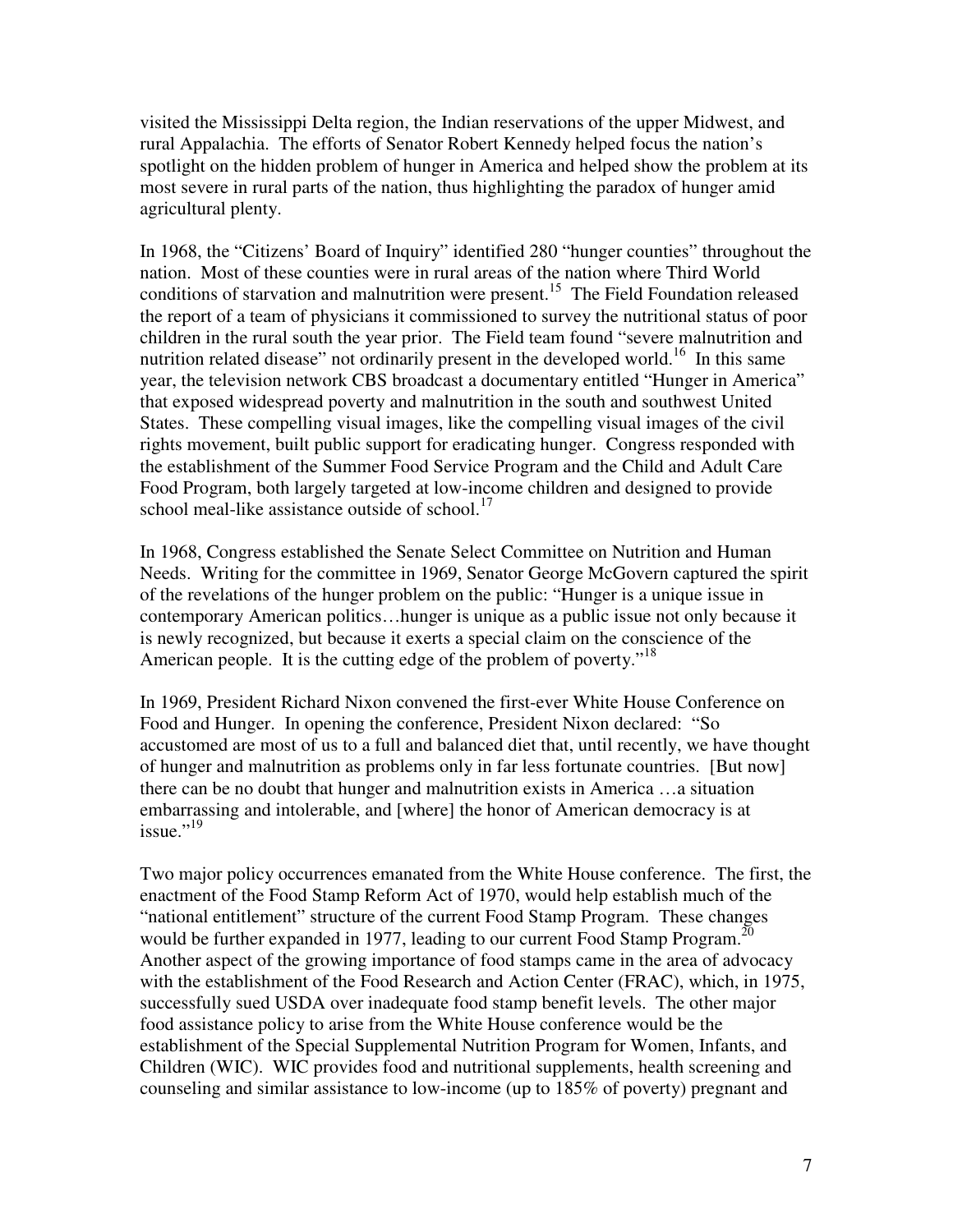postpartum women, their infants and children up to age 5. Reducing low-birth weight, reducing infant mortality, and generally increasing the health and well being of mothers and their infants has helped the WIC program become one of the most popular food assistance programs. Government studies of the program's efficacy have shown that for every federal \$1 spent on the program, the federal government saves between \$1.77 and \$3.13 in Medicaid costs for newborns and their mothers.<sup>21</sup>

In 1977, the Food Stamp Act completed the work begun seven years earlier by ending the purchase requirement for food stamps, a feature of the program that had, until 1977, remained constant even to the program's earliest New Deal origins. The modern Food Stamp Program – a federal program, administered by the states, with a uniform federal entitlement and benefit structure, accessible in all 50 states, and without the purchase requirement -- has become the largest federal food assistance program and the cornerstone of the federal government's effort against hunger. Today, more than \$24 billion in benefits are provided to an estimated 22 million low-income people through the program.

Also notably, the Field Foundation team of physicians re-visited the rural southern communities that they surveyed in 1967 and where they had found severe malnutrition and hunger. The Field researchers reported that, although many of the communities they visited had become even more impoverished in the past decade, the incidence of hunger and malnutrition had largely disappeared. The researchers credited food stamps, school lunches and WIC as the main reasons for the dramatic improvement in the public health and nutritional status of these communities.<sup>22</sup>

In 1979, with funding support from the federal Department of Housing and Urban Development, Second Harvest was incorporated as the national organization of "food banks." Over the next 25 years, Second Harvest became "America's Second Harvest" and the nation's largest hunger relief charity.

In 1981, severe economic declines – and the worst recession since the Great Depression – President Reagan issued an executive order that allowed USDA to begin distributing stocks of farm-support commodities that had been held in storage for market removal purposes. In 1983, the President's executive order was made into legislation with the Emergency Food Assistance Act and the establishment of the Temporary Emergency Food Assistance Program (TEFAP). The establishment of TEFAP was a return to the Great Depression's commodity assistance distributions under the FERA.

Also important in the history of the hunger problem in the United States was the establishment of benchmark research into the problem of childhood hunger by the FRAC. The Childhood Hunger Identification Project (CCHIP) fundamentally changed the way policy makers addressed the issue of hunger. The CCHIP study estimated that four million children under the age of 12 went hungry, and nearly 10 million more were at risk of hunger. The CCHIP results would – a decade later – be uncannily similar to the number of children deemed food insecure by the Census Bureau.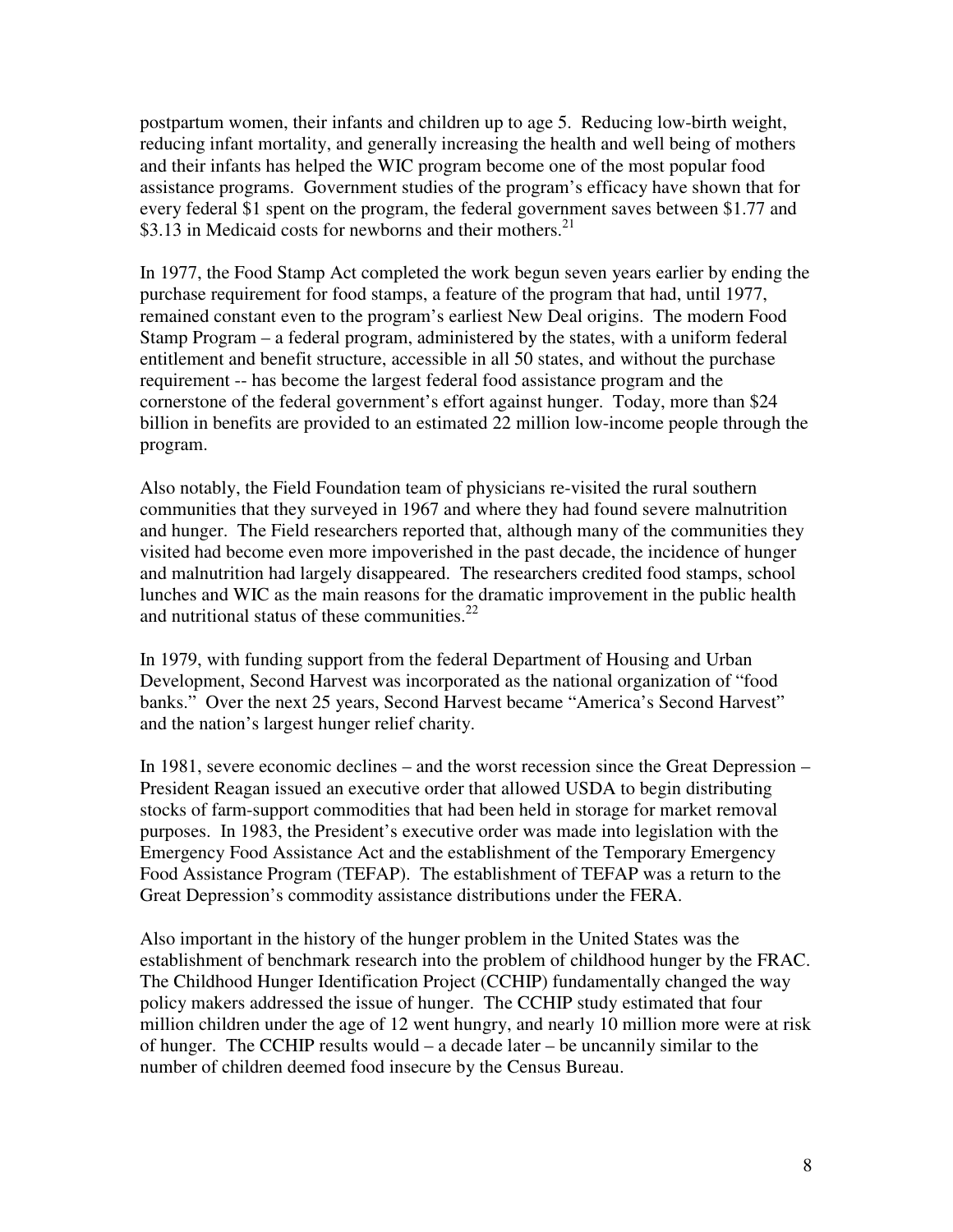By 1983, the federal food assistance safety net had largely been established. Fifteen federal programs – accounting for more than half of the USDA annual budget – comprised the public effort to end hunger. In 1984, President Reagan's "Task Force on Food Assistance" stated that "it was an article of faith among the American people that no one in a land so blessed with plenty should go hungry…Hunger is simply not acceptable in our society."<sup>23</sup> Despite these pronouncements, however, the economic recovery of the mid-1980s, burgeoning federal deficits, and lagging political attention to the problem–with the exception of some members of Congress–hindered progress on further expansions in the safety net, and most food assistance programs saw their eligibility restricted or program funding stagnated. With the exception of program reauthorizations in the 1980s and the Hunger Relief Act of 1988, little further expansion in food assistance programs occurred in the 1980s. As government's efforts in fighting hunger waned, private charitable efforts grew and emergency food assistance programs proliferated throughout the nation.<sup>24</sup> During the 1980s, more than  $48\%^{25}$  of the nation's private food pantries in the America's Second Harvest network were established as were more than 52% of the A2H soup kitchens.

The early 1990s saw a re-emergence of expanded food assistance policy and interest in the hunger problem in America. First, with the 1990 Farm Bill reauthorization and expansions to commodity assistance programs and food stamps, and later with the Childhood Hunger Relief Act in 1993, the Congress began a process of expansion that would lead to liberalizing food stamp eligibility, increasing food stamp benefit levels, fully funding the WIC program, and expanding summer food and school breakfast programs.<sup>26</sup> Also notable in 1993, Second Harvest released the first in a series of national studies on the emergency food assistance system. These studies were the first attempts to measure the scope and reach of the private food assistance system that emerged in the 1980s. The Second Harvest research includes interviews with more than 8,500 emergency food recipients at private charitable feeding sites around the country. A changing national economy and the recession of 1992 drove increasing numbers of Americans to seek food assistance. According to the same Second Harvest study, an estimated 19 million Americans received emergency food aid in 1993, and by 1995, more than 10% of the U.S. population (27 million) were enrolled in the Food Stamp Program.

After a campaign pledge to "end welfare as we know it," President Bill Clinton signed legislation that brought the largest decrease in the federal food assistance safety net since the New Deal. In 1996, the Congress passed the Personal Responsibility and Work Opportunity Reconciliation Act (PRWORA), or welfare reform. The Act eliminated the entitlement status of welfare – Aid to Families with Dependent Children (AFDC) – and replaced it with a block grant to the states, Temporary Assistance to Needy Families (TANF). Welfare benefits were restricted to 5 years, legal immigrants were denied eligibility to nearly all means-tested programs, and the Food Stamp Program was reduced by more than \$23 billion through a series of repeals of food stamp expansions made in 1993. Summer food, school breakfast and the Child and Adult Care Food Program were also reduced in the legislation. $27$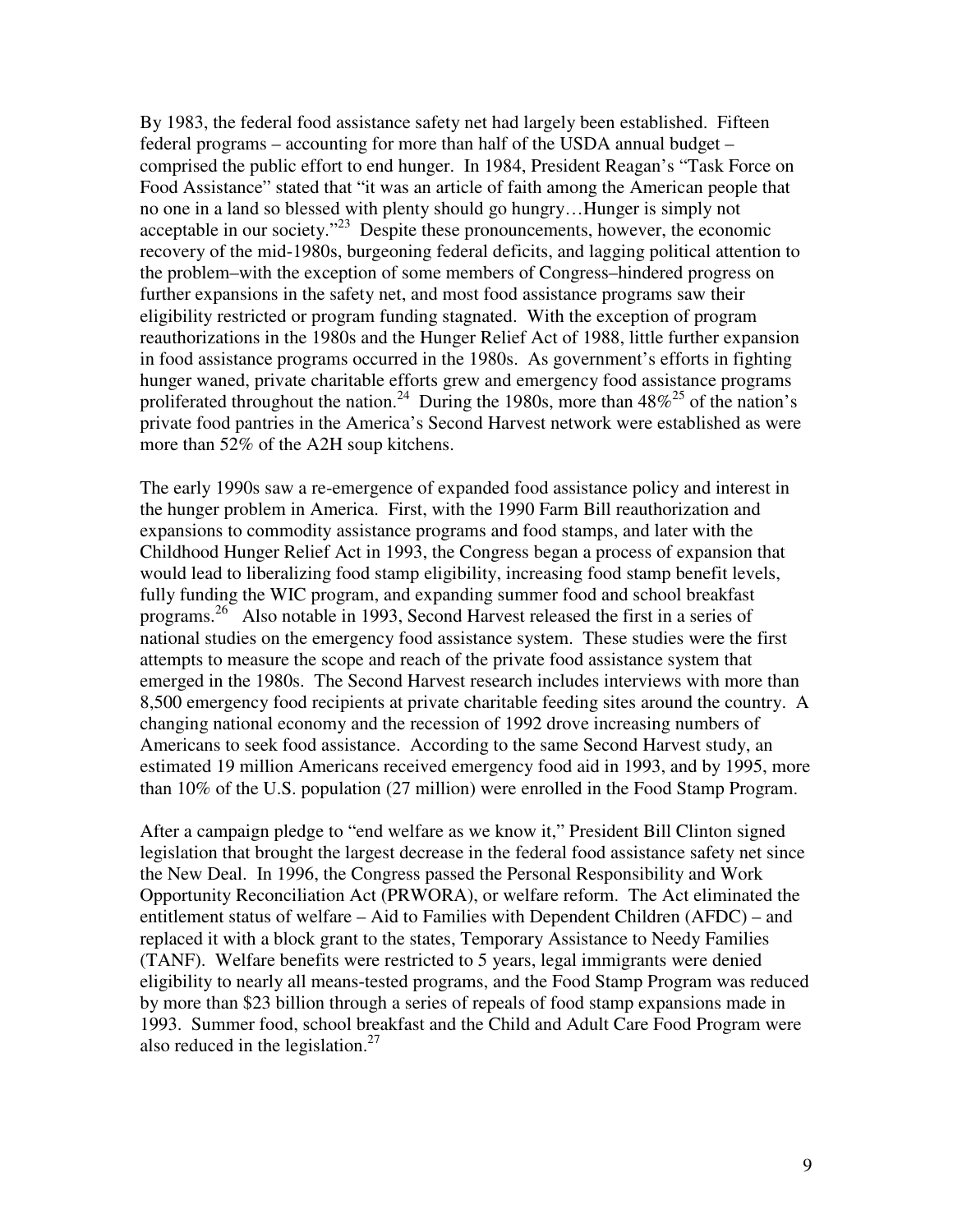In 1998, the strongest economy in U.S. history and the lowest rates of unemployment measured since World War II helped to reduce poverty and TANF and food stamp participation. The declines in food stamp rolls however – 33% since the enactment of welfare reform – vastly outpaced the reduction in the number of people living in poverty. While the number of Americans living in poverty declined by 3 million persons between 1997 and 2001, the number of people on food stamp rolls declined by more than 8 million. During this period, emergency food providers reported a surge in requests for food assistance. A review of national, state, and local studies of emergency food usage by the Tufts University Center on Hunger and Poverty showed dramatic increases in requests for emergency food as the economy improved and food stamp usage declined.<sup>28</sup> A 1999 U.S. General Accounting Office report on the decline in food stamp caseloads concluded that the need for food assistance had not dramatically declined; rather, needy people were seeking alternative forms of food assistance, mostly from private charities.<sup>29</sup> Most notably, emergency food providers reported an important demographic shift in emergency food recipients.

*Never before in the history of the hunger problem in the United States had employed persons and children sought assistance from pantries, soup kitchens and shelters in such significant numbers – by 2001 one-in-four people in a soup kitchen was now a child.* According to Second Harvest's 1997 report of emergency food providers, more than 20% of recipients came from a working household a number that grew to better than 38% by 2001, and 37.8% of emergency food recipients were children in 1997 a number that grew to 39% four years later. $30$ 

In 2002, the Congress reauthorized the Food Stamp Program as part of the larger Farm Bill reauthorization. A broad coalition of faith-based organizations, emergency food providers, food policy advocates and state program administrators helped craft food stamp reforms that restored food stamp eligibility to most legal immigrants, generally eased eligibility and access to the program for working poor families, and increased commodity distributions through TEFAP.

Currently, more than 22 million Americans are enrolled in food stamps. More than 14 million low-income children participate in school meal programs and more than 8 million women, infants and children receive WIC benefits. The most recent research indicates that 23 million unduplicated Americans received emergency food assistance from private charities in 2001. The federal fiscal year 2005 budget recently released by the Bush Administration provides no new funding for child nutrition program reauthorization scheduled for 2005. The only increases in food assistance spending are to provide for anticipated increased need.

Throughout the nation's 50 year struggle with the problem of hunger, the unique issue of childhood hunger – its impact on national security, its moral dimensions, and its special tug on the emotions of parents across the nation – has proven to be one of the most important catalysts for policy changes related to food assistance.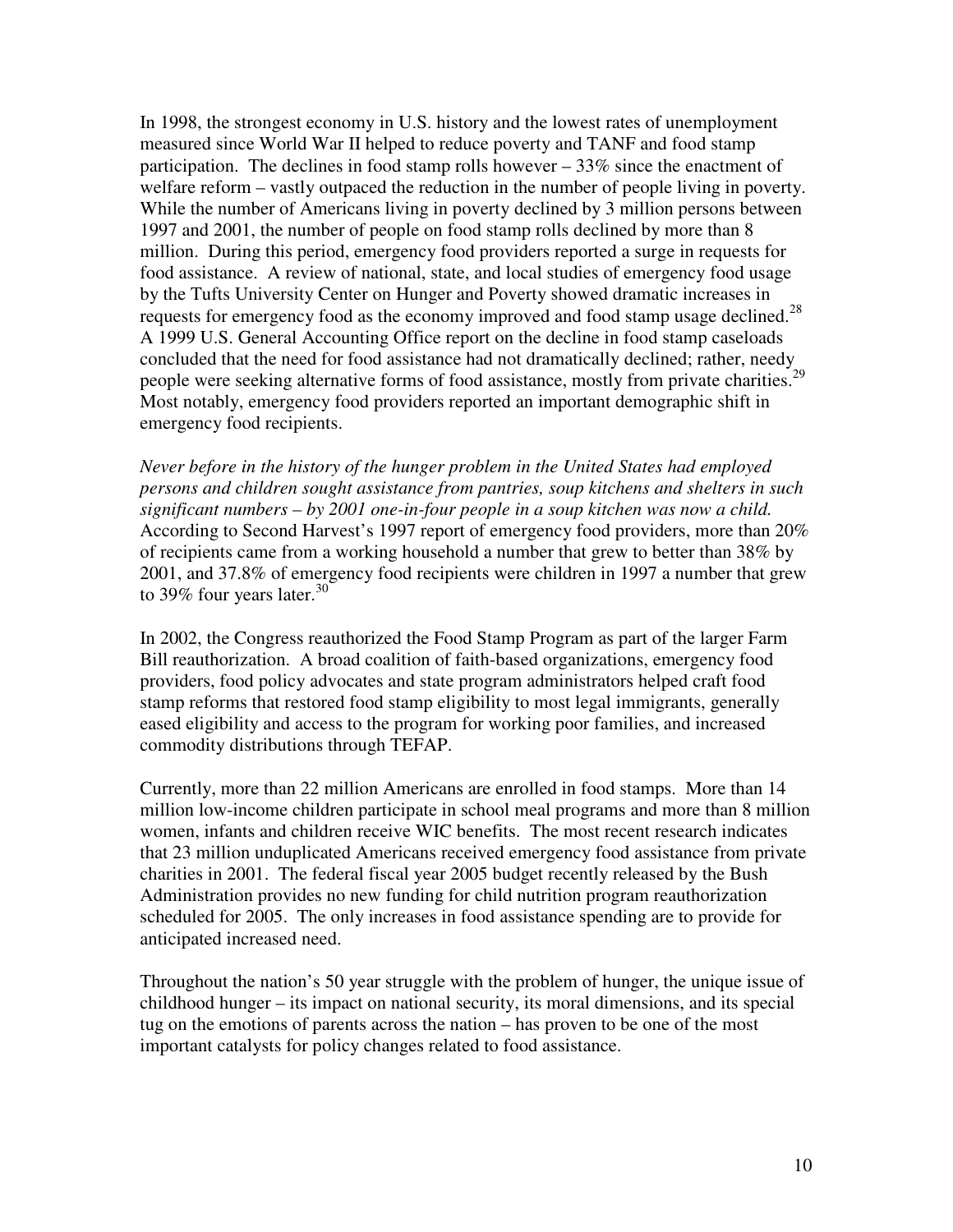## **Childhood Hunger and Its Long-Term Impact**

As noted earlier, the evidence of childhood hunger in America and its long reaching negative health effects observed during the draft in World War II led to the creation of the National School Lunch Program in 1946. Policy makers sixty years ago – with much less scientific evidence to support their policies – recognized the profound and long lasting impact that childhood hunger can have on the future of the United States.

According to the most recent estimates, 13 million children in 2002 lived in food insecure households. The scientific evidence authoritatively shows that childhood hunger and food insecurity are linked to poorer overall health, a compromised ability to resist illness in children, and greater incidences of hospitalization and need for medical care. $31$ 

More than three decades of research shows conclusively that hunger and food insecurity among children are important risk factors for poor health, reduced social and psychological well-being, increased incidences of behavioral problems, and lower academic achievement. The scientific evidence suggests that poverty doesn't cause hunger, but rather that hunger – even moderate to mild under-nutrition at critical stages of child development – may be a leading contributing factor to developmental and academic problems and ultimately, lead to poverty later in life.<sup>32</sup> Today, a half century after the establishment of the National School Lunch Program for national security reasons, a broad array of federal nutrition and food assistance programs have been created and targeted to reduce the incidence of childhood hunger. These child nutrition programs, WIC, and food stamps, have quantifiably reduced infant mortality, averted malnutrition and hunger and improved the overall health of America's children, but they have not been successful in eliminating childhood hunger or food insecurity from the United States.

Through the work of academics, like Dr. J. Larry Brown at Tufts University and later Brandies University, and FRAC's CCHIP studies between 1983 and 1995, and Second Harvest's first hunger study in 1993, the problem of hunger, especially childhood hunger was less "invisible" to the public and policy makers. Nonetheless, the extent of the problem and commonly accepted definitions were elusive until 1995. Today, using the federal government's food security measurement project the scope of the problem of hunger and food insecurity is quantifiable and the effectiveness of public policies aimed at addressing the problem can also be measured.

# **The Definitions and Scope of the Hunger Problem in the United States**

In 2002, nearly nine out of ten American households (89%) were considered "food secure;" that is, all of the people residing in those households had "access at all times to enough food for an active, healthy life," according to the United States Department of Agriculture (USDA).<sup>33</sup> Also in 2002, one in ten American households (11.1%) – with 34.9 million people – were determined to be food insecure, including 9.38 million whose food insecurity was severe enough that they were hungry or "food insecure with hunger"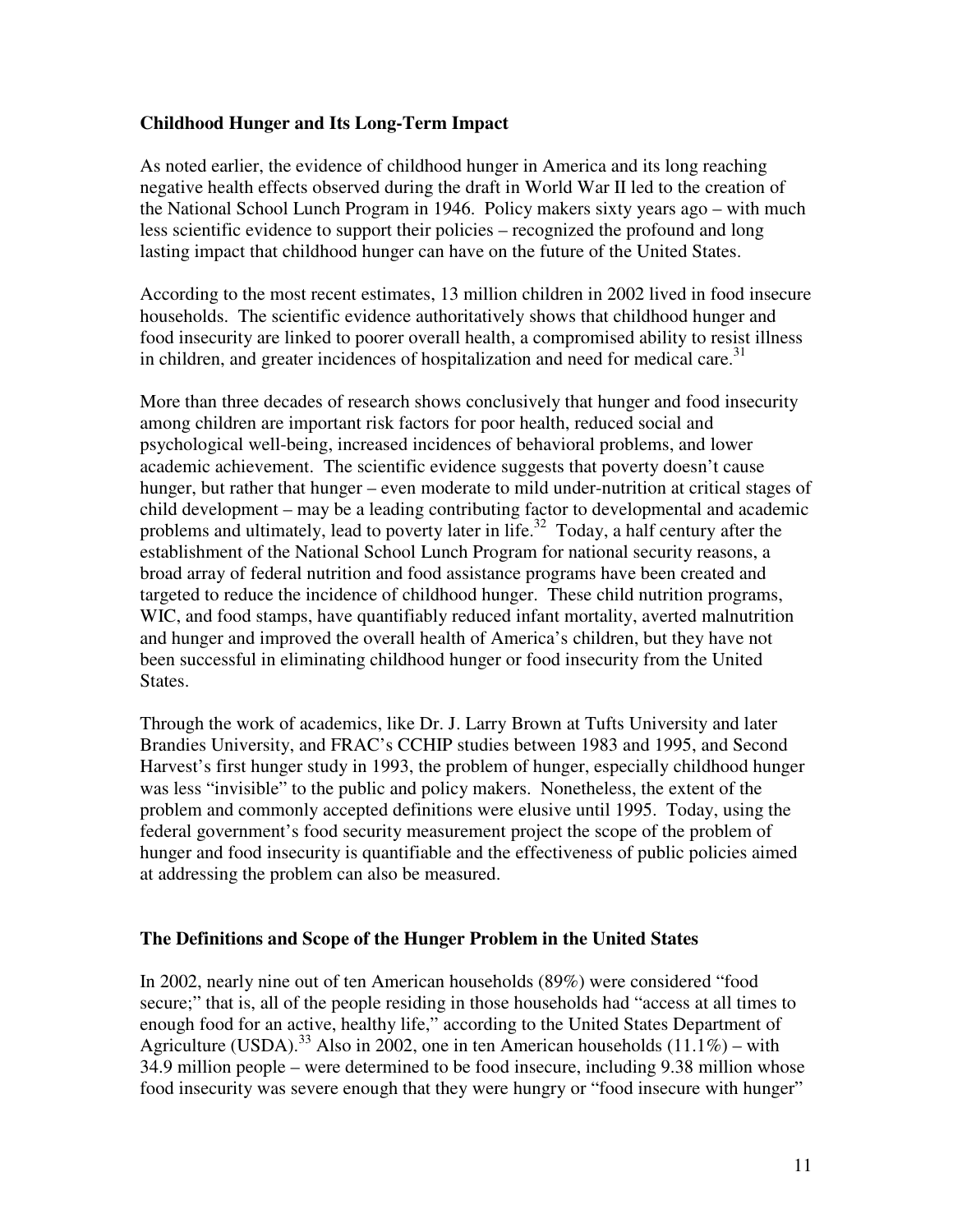at some time during the previous 12 months, according to the most recent, published federal government estimates.<sup>34</sup>



Every year since 1995, the Economic Research Service of the USDA has collected and analyzed household data compiled from the special "food security supplement" to the Census Bureau's Current Population Survey  $(CPS)$ .<sup>35</sup> Since the publication of the first report in 1997, the USDA estimates have largely been considered an authoritative source on the prevalence of hunger or the risk of hunger in the general U.S. population.<sup>36</sup>

A household's food security status or condition is determined from the respondent answers to a battery of 18 questions that make up the "food security module supplement." Households are classified into one of three categories: 1) food secure, 2) food insecure, and 3) food insecure with hunger. The supplemental questions measure and scale the conditions, experiences, and behaviors that characterize a range of severity of food insecurity and hunger. Individuals that affirmatively answer questions (answering yes to 3 or more of 18) that put their household in the food insecure with hunger category are then scaled to measure the severity of hunger in the household. For example, the module scales households with children in which the children have involuntarily missed meals or otherwise have gone without food for economic reasons food insecure with severe hunger.

# **Defining "Food Security"**

Food security for a household means access by all members at all times to enough food for an active, healthy life. Food security includes at a minimum: 1) the ready availability of nutritionally adequate and safe foods, and 2) an assured ability to acquire acceptable foods in socially acceptable ways; that is, without resorting to emergency food supplies, scavenging, stealing, or other coping strategies.

#### **"Food Insecurity" and "Food Insecurity with Hunger"**

Food insecurity is the limited or uncertain availability of nutritionally adequate and safe foods or limited or uncertain ability to acquire acceptable foods in "socially acceptable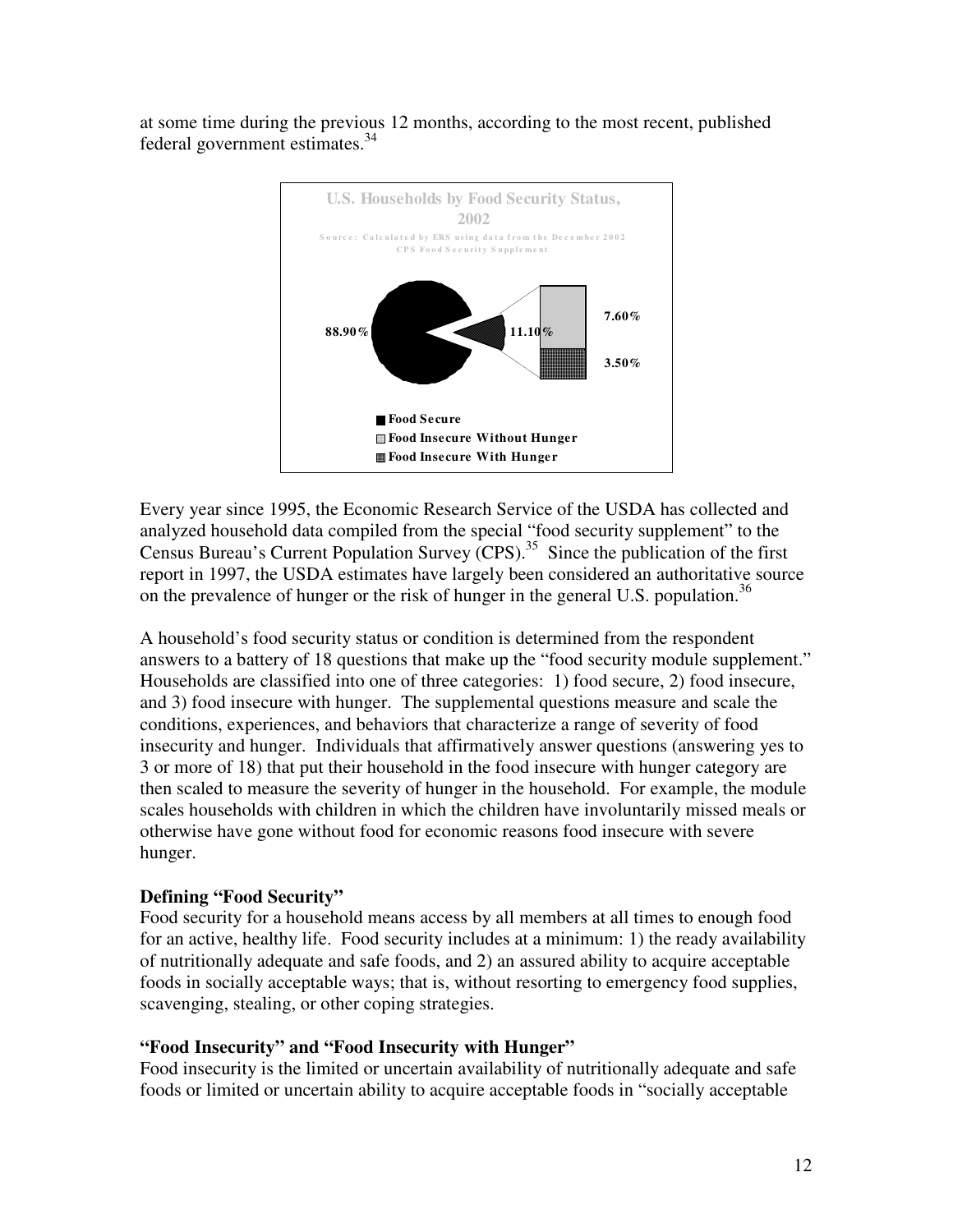ways." Simply stated, individuals in households that receive otherwise adequate and safe food through food banks or other emergency food providers are deemed "food insecure, without hunger." The most severe condition of food insecurity is the physiological phenomenon of "hunger" and is defined as an uneasy or painful sensation caused by a lack of food. As measured and described in the U.S. food security measurement project, "hunger" is involuntary hunger that results from not being able to afford enough food. People are not counted as "hungry" in the food security project if they went without food because of voluntary dieting, fasting for religious reasons, or other reasons not related to income or income related access to food.<sup>37</sup>

## **The Food Insecurity Trends**

The findings of the food security measurement project suggest that the prevalence of hunger and food insecurity generally declined from 1995 through 1999 and rose over the period 2000 through 2002.<sup>38</sup> Eleven percent of households (12.1 million) were food insecure in 2002, up from 10.7% of households in 2001. The food insecurity rates seem to follow economic cycles in a manner consistent with average monthly food stamp caseloads, which have similarly followed U.S. economic trends and business cycles.<sup>39</sup> Even when factoring the well documented economic growth of the late 1990s and the economic downturn of 2000–2002, the U.S. rate of food insecurity and hunger stayed fairly consistent, with approximately 10% to 11% of U.S. households considered food insecure and approximately 3% to 4% of U.S. households food insecure with hunger.



The 2002 food security report finds that one-third of food insecure households were food insecure to the degree that at least one person in the household was hungry or went without food because they could not afford to purchase food, nor did they access food from another source such as family, friends, or through charity.<sup>40</sup> The most recent report shows that just over half of all food insecure households participated in one or more of the federal food assistance programs, such as school meals, food stamps, and the WIC program.<sup>41</sup> The USDA food security reports have shown consistently since 1995 that poverty-linked hunger occurs only episodically in most instances and is not typically a condition that lasts several days, but may occur with some frequency on a monthly basis.<sup>42</sup> This means that the overwhelming majority of people residing in food insecure households typically find some way to prevent food shortages that would cause someone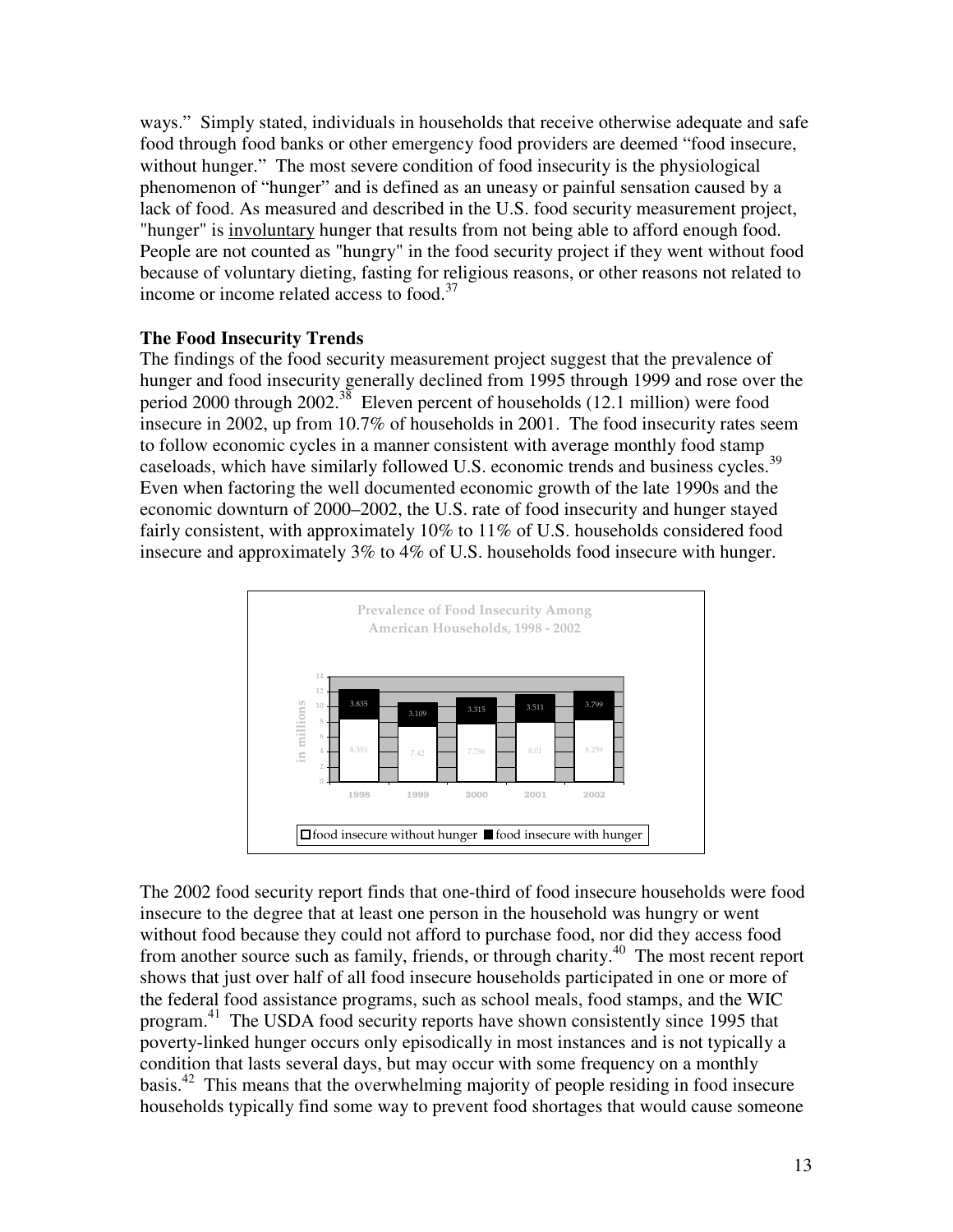in the household to go hungry for an extended period of time. For one-fifth of households that are food insecure and one-fourth of households categorized as food insecure with hunger, the occurrence of the condition was "frequent or chronic."<sup>43</sup>

Approximately one-third of households experiencing hunger report that that the incidence is "rare or occasional," taking place only one or two months in a 12-month period. For the remaining two-thirds of households identified as food insecure with hunger, the condition is "recurring" and occurs in three or more months of the year. On average, according to the USDA, households that were food insecure with hunger experienced food insecurity in 8–9 months, but experienced hunger for only a few days in each month, during which time an individual or others in the household went without food. The USDA estimates that on the average day in 2002, food insecurity with hunger in the U.S. was experienced in 517,000 to 775,000 households, a rate substantially lower than the annual rate of 3,799,000 million households that were categorized as food insecure with hunger.<sup>44</sup>

# **Key Demographic Profiles**

In 2002, the national average of food insecurity with hunger among all American households was 3.5%, or 3.799 million, compared to the national average of 11.1% of households, or 12 million, considered food insecure.

## **Marital Status, Household Composition and Age**

Households of married couples with children typically experience the lowest hunger rates  $(1.9\%)$ , as do multiple adult households with no children  $(2.3\%)$  and households with elderly persons (1.9%). In addition, only 1.5% of households with incomes of at least 185% of poverty were classified as hungry in 2002.<sup>45</sup> Household rates of food insecurity were substantially below the national average  $(11.1\%)$  for households with more than one adult and no children (6.3%) and for households with elderly persons (6.3%).<sup>46</sup>

Although married couple families are reported to have the lowest prevalence of hunger, 3.8% of households with children under age 18 were food insecure with hunger in 2002, representing 1.48 million households. Single-parent, female-headed households have the highest prevalence rate of hunger at 8.7% (828,000 households), followed by singleparent, male-headed households at 5.9% (139,000 households). Single men living alone also have high hunger prevalence rates of 5.3% (643,000 households). Households with children headed by single-parent females have the highest rates of food insecurity at 32%. The prevalence of food insecurity for households with children was 60% more likely than the rate for households without children and 45.5% of households with children living at or below the poverty line were food insecure in 2002.

An estimated 265,000 households with children experienced food insecurity with hunger so severe that one or more children went without food because the household lacked the financial resources to purchase food and did not or could not access emergency food assistance through charities or other sources. In 2002, the number of children in food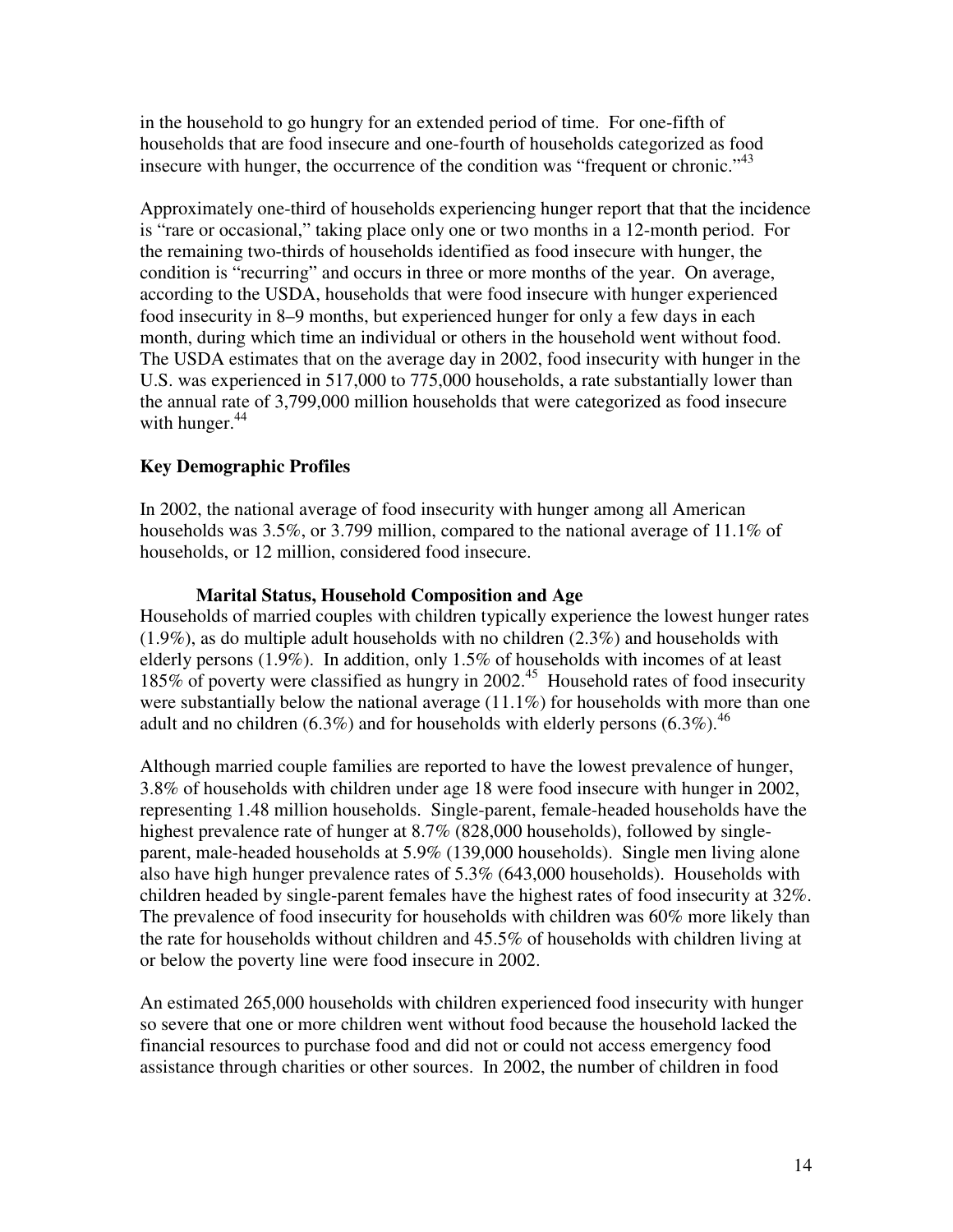insecure households rose from 12.7 million children (17.6%) to 13.1 million (18.1%) in 2002.

#### **Ethnicity**

Among ethnic groups, households of Black non-Hispanics were reported to have the highest prevalence of hunger at 7.2% (970,000 households), followed by Hispanic households at 5.7% (591,000). Black non-Hispanic households (22%) and Hispanic households (21.7%) also had higher than average rates of food insecurity.

#### **Income**

Not surprisingly, income is an important factor in determining a household's food security status, but income alone is not the only factor related to the prevalence of the condition. Two-thirds of households with incomes below the poverty line were food insecure and some households with income greater than 185% of poverty experienced food insecurity and, in some cases, hunger. Households with incomes below 100% of poverty (\$18,244 for a family of four in 2002) experience the highest rate of hunger at 14.3% (1.651 million households) and food insecurity (38.1%). Households with incomes below 130% of poverty experience hunger at 12.1% (2.057 million households). Of the income levels of food insecure households, more than half (56%) had incomes above the federal poverty level, and 29% had incomes above 185 percent of poverty. $47$ These findings support the experience of emergency food providers that report that 38% or more of emergency food recipients have earned incomes from employment.

#### **Geography and Region**

The food security measurement also tracks the prevalence of hunger by geography and region. The prevalence of hunger in metropolitan areas (central cities of 50,000 or more population), at 3.5% of households, and non-metropolitan (rural areas and towns less than 2,500 in population), at 3.4% of households, was more common than in suburban areas. Hunger was also more prevalent in the South and West than other regions of the nation; although the West had higher prevalence rates of hunger (3.9% and 944,000 households), the South had more actual households that experienced hunger (3.6% and 1.428 million households).<sup>48</sup>



Source: Calculated by ERS based on Current Population Survey Food Security Supplements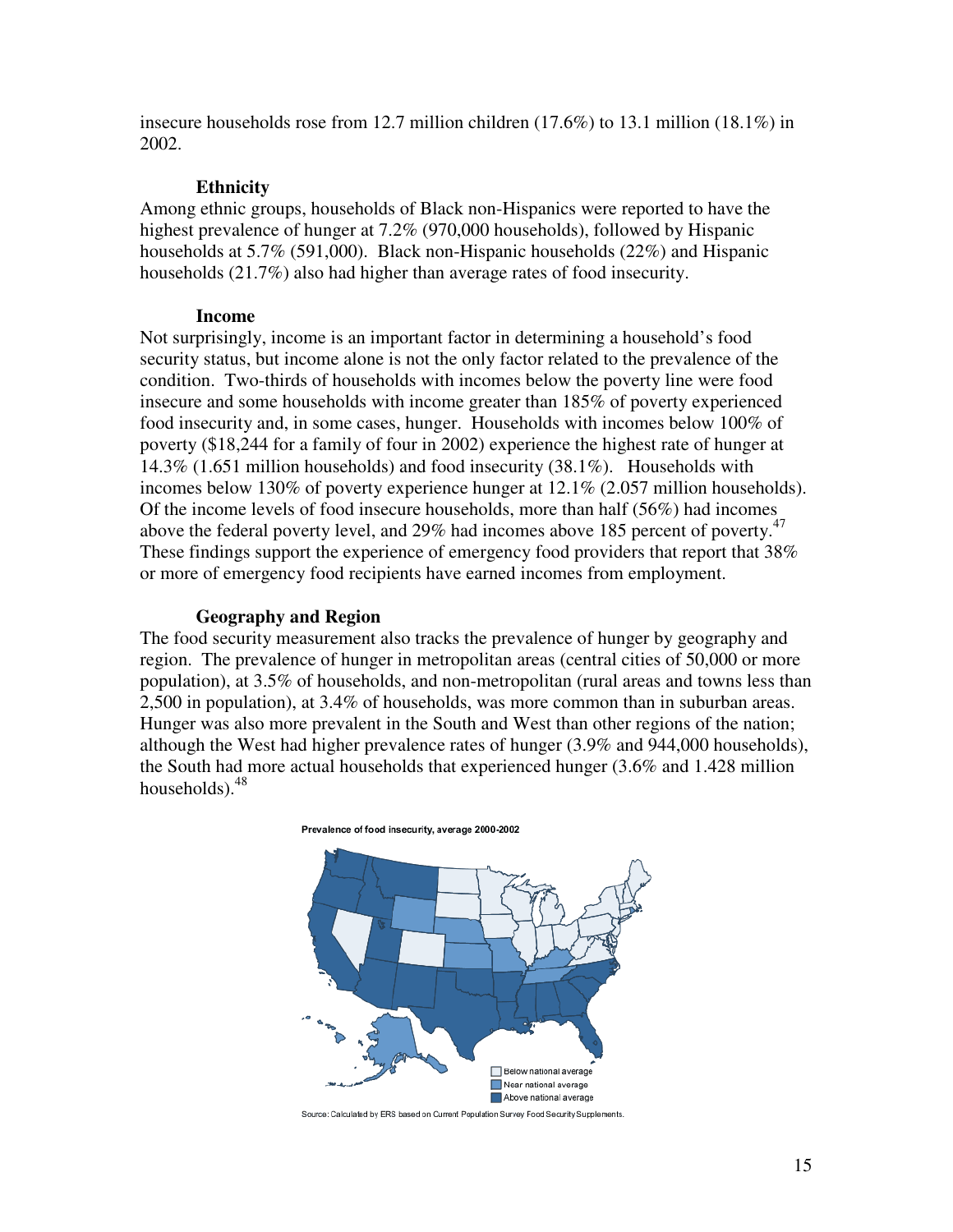Households with limited resources that restrict their access to food utilize a variety of methods to meet their basic food needs. The relationship between food assistance– private and public supports–and household food security is complex.

While the prevalence and patterns of food insecure households and households characterized as food insecure with hunger are generally similar, there are distinctions. Access to stable employment, federal food assistance programs, income supports, quality child-care and access to emergency food all contribute to the community supports that help food insecure households avoid the experience of hunger and rise above food insecure status to food secure.

## **Food Security and Emergency Food Assistance**

To better understand the scope and demographics of the problem of hunger, another source of information is the emergency food assistance system. Every four years, beginning in 1993, America's Second Harvest (A2H), the largest charitable emergency food provider, conducts research into the scope and demographic profiles of emergency food recipients.<sup>49</sup> By accessing food through private charities in their communities, emergency food recipients are by definition food insecure.

In 2001, 23.3 million unduplicated people accessed emergency food assistance through food banks, food pantries, soup kitchens and emergency shelters, representing a 9% increase over the 1997 estimate of emergency food usage. On any given week in 2001, an estimated 7 million different people were assisted through the emergency food assistance system.

As in the food security measurement project, the majority of recipients are single-female headed households with children. Sixty-two percent of all adult emergency food recipients in 2001 were female, and of emergency food recipient households with children, 50% are single parent households.

Children represented 39% (9 million) of emergency food recipients in 2001. The A2H study found that one-in-ten American children received emergency food aid in 2001 and nearly 20% of child recipients received food assistance through meals served at soup kitchens.

A substantial percentage of emergency food recipient households include at least one employed adult (38.9%) and 6.7% have two adults employed in the household. Despite employment, these households must rely on emergency food assistance to meet their basic needs. Less than two-thirds (63%) of adult emergency food recipients have a high school diploma or equivalent, substantially below the national average of 84% of all U.S. adults. Another 37% of adult emergency food recipients have not completed high school level education.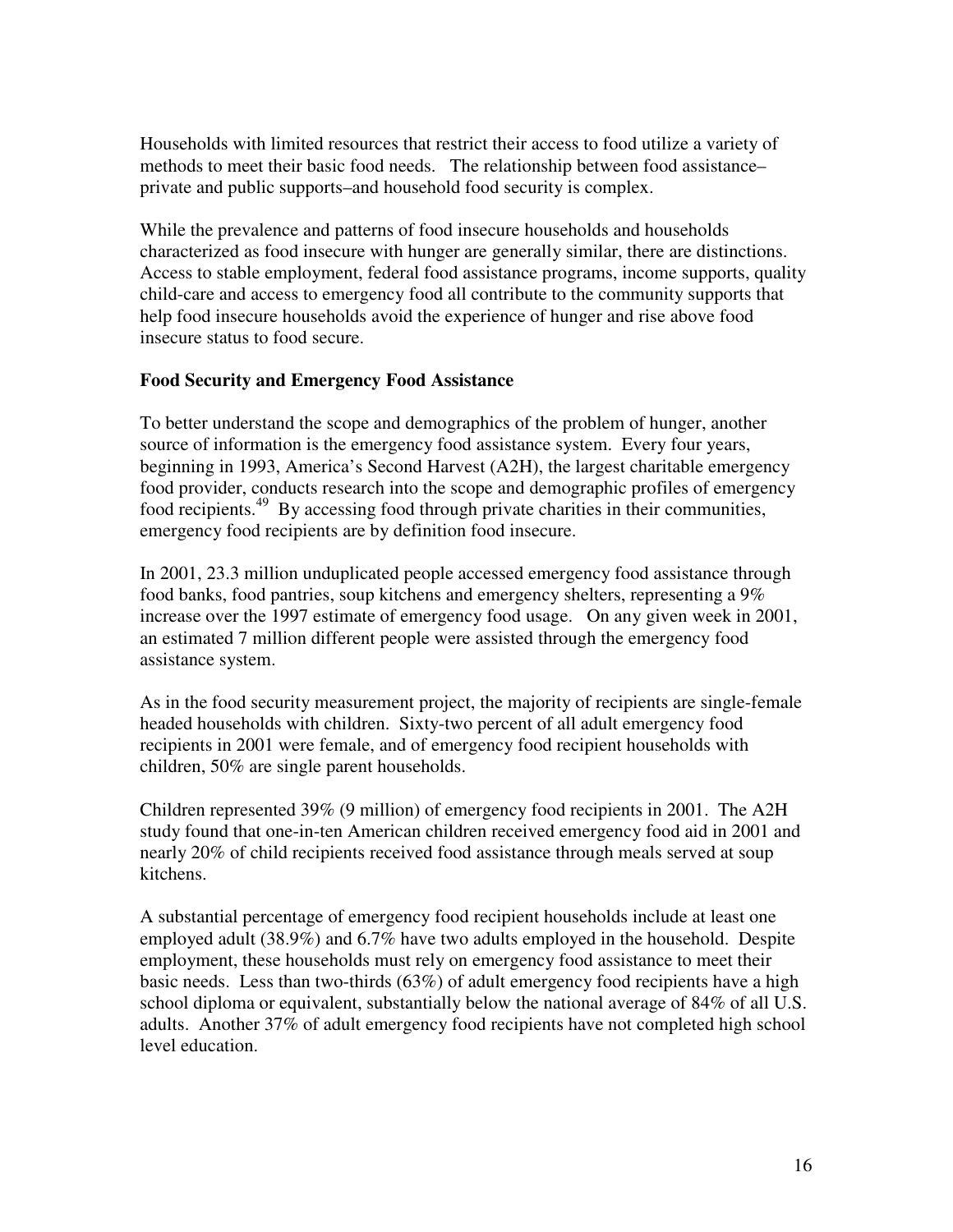The monthly income of emergency food recipients averages 80 percent of the federal poverty income guidelines. Nearly two-thirds (63.7%) of emergency food recipients had monthly incomes at or below the poverty line, and 75.4% had incomes at or below 130% of poverty. The average monthly income for emergency food recipient households was \$833 in 2001.

As identified in the USDA food security measurement project in 2002, just over half of food insecure households reported that household members participated in one or more of the three major federal food assistance programs–school meal programs, food stamps and the WIC program. Although eligible emergency food recipients do participate in school meal programs and WIC at rates consistent with overall low-income participation rates for those programs, a very low percentage (30%) of emergency food recipient households participate in the Food Stamp Program, substantially below the national average participation rate of 59%.

Although we can now quantify the problem of hunger and food insecurity, the root causes of those conditions are complex, involving both individual and societal factors that lead to food shortages so severe that someone goes hungry.

## **The Root Causes of the Problem of Hunger**

The root causes of hunger and food insecurity are complex and incorporate both individual behaviors or household experiences and larger societal conditions. As the trends in food insecurity and hunger rates suggest, a strong economy, low unemployment, and rising incomes during the period 1995 through 1999 brought about a slight decrease in the prevalence of hunger. During the same period, however, *requests for emergency*  food assistance, especially among families with children, rose.<sup>50</sup> Hunger and food insecurity are by definition the result of insufficient household resources, but the research indicates that it would be inaccurate to say that income alone is the cause of hunger. The research shows a high association between income and household food security status as food insecurity was approximately 45% for households with the lowest incomes, approximately 23% for households with incomes around the poverty level, and less than  $10\%$  for households with incomes up to 200% of poverty.<sup>51</sup> Despite the positive correlation between income and the prevalence of food insecurity, many low-income households – including nearly two-thirds with incomes below the poverty line – were nonetheless food secure in  $2002^{52}$ 

Income levels and other factors seem to play an important role in the likelihood that a low-income household may become food insecure or hungry. Low-income households with children and single-female parent households have the highest food insecurity and hunger rates.<sup>53</sup> But marital status and the presence of children in low-income households cannot alone account for the high rates of food insecurity or hunger. The research findings of emergency food recipients show that low-income households that access emergency food assistance, ostensibly to stave off hunger, experience more severe hardships in comparison with the general low-income population – they report higher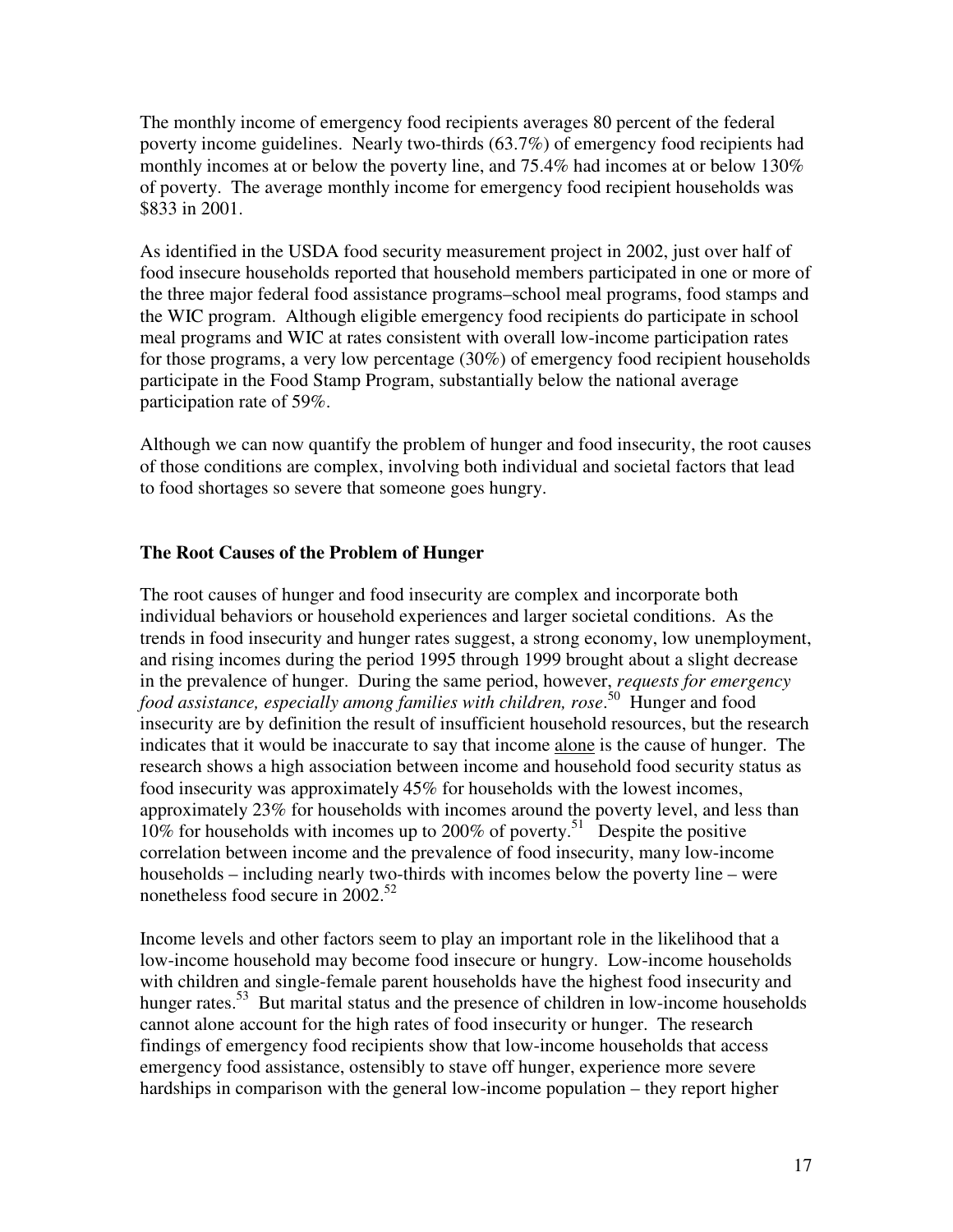rates of illness, disability, material hardship and experience higher rates of homelessness than other low-income households.<sup>54</sup> Finally, access to food assistance programs or public sponsored income supports that allow for increased food purchases have an important function in addressing hunger's root causes. As noted earlier, the inattention to and eventual reductions in the food assistance safety net over the period of the 1980s to 2002, has had some responsibility for the rise of hunger and food insecurity. Major economic shifts and changes in the industrial sector alone cannot account for the high rates of hunger and food insecurity among working poor families. Limiting access to federal food assistance programs for the working poor, maintaining meager benefit levels, and penalizing families that work and accumulate assets in order to prevent emergencies in the household all contribute to the cause of hunger in America.

The root causes of hunger, the broad range of evidence suggests, arise from a complex interaction of employment status, educational level, inadequate income from employment, marital status, the presence of children, and especially access to food assistance either from the private or public sectors. As noted earlier, the prevalence of hunger versus food insecurity without hunger is dependent on household access to food in order to prevent deprivation. This access to food from either private or public sources hinges upon certain individual or household characteristics. In order to prevent a household's food insecurity from shifting downward into hunger, broader societal and public sector supports – stable employment and policies that allow for the accumulation of household assets, increased income to lift a working family above the poverty threshold, easier access to long-term food assistance in the form of the Food Stamp Program, and adequate housing supports, child-care, health care, and education – form a broader array of societal supports necessary to lift a food insecure family to food security status.<sup>55</sup>

#### **Conclusion**

Among major industrialized democracies, the United States is nearly alone with a hunger problem in the  $21<sup>st</sup>$  Century. The paradox of hunger amidst unprecedented national wealth, food availability and abundance makes the problem of hunger in the U.S. improbable, yet more than 34 million Americans, including 13 million children, are food insecure, meaning they are hungry or at risk of hunger.

From the 1930s to the present, the federal government has established a series of food assistance programs and income supports to help alleviate the problem of hunger in America. Currently, USDA administers 15 domestic food and nutrition assistance programs. The three largest federal food assistance programs are the Food Stamp Program (22 million participants in 2002), the school meal programs (14 million lowincome students in 2002) and WIC (8 million participants in 2002). Despite the quantifiable efficacy of these programs, with few exceptions, none has been adequately funded or is easily accessible to many low-income people. Complicating the problem of program access in the last decade has been a growing number of working families, families with children and single parent headed households that now make up the vast majority of America's hungry and food insecure population. Government sponsored food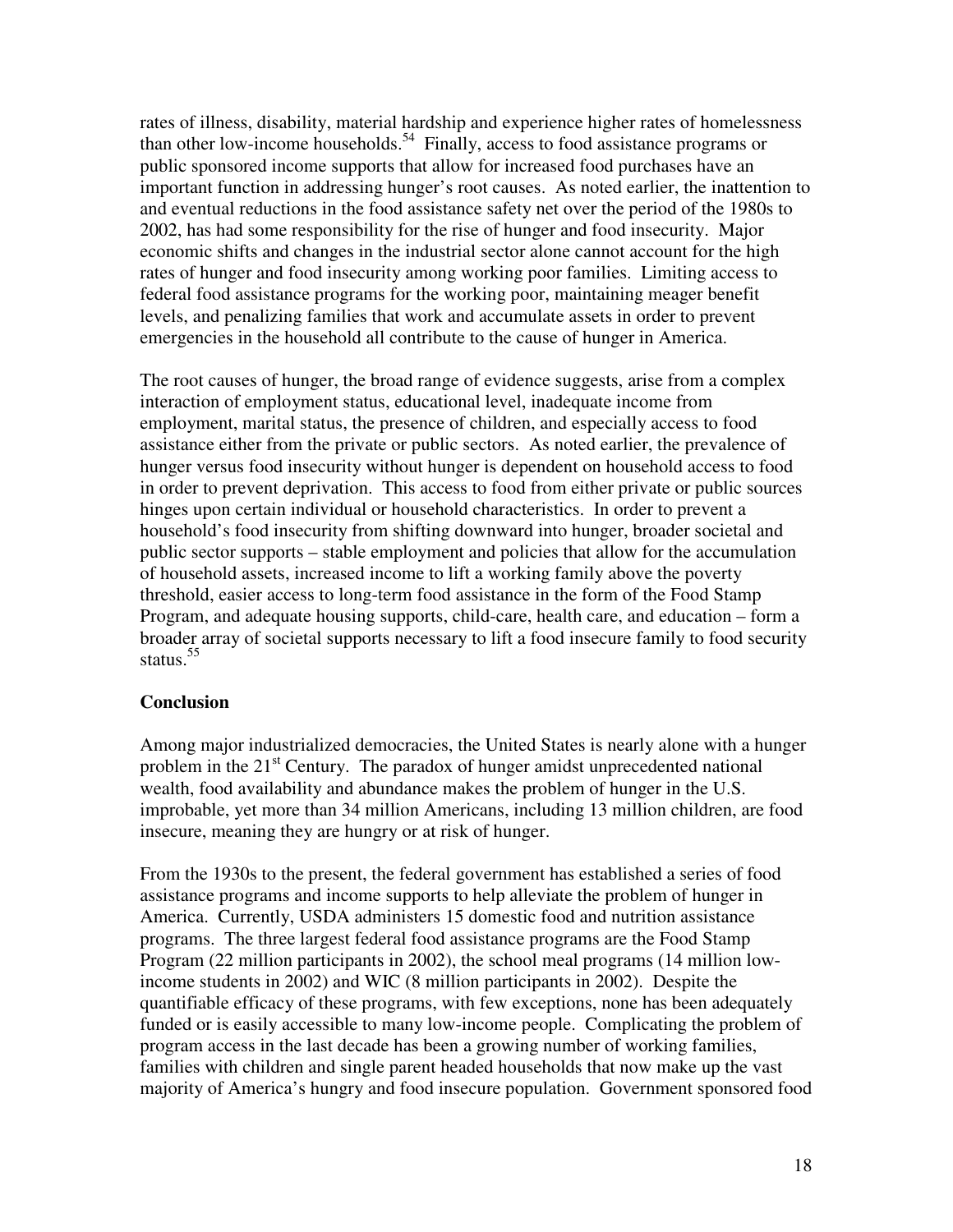assistance programs and a dramatic proliferation in private sector emergency food programs have restricted the growth of the hunger problem, but have not been able to solve the problem. The tools to end hunger are already in place, what is lacking is the political will to end hunger in America once and for all.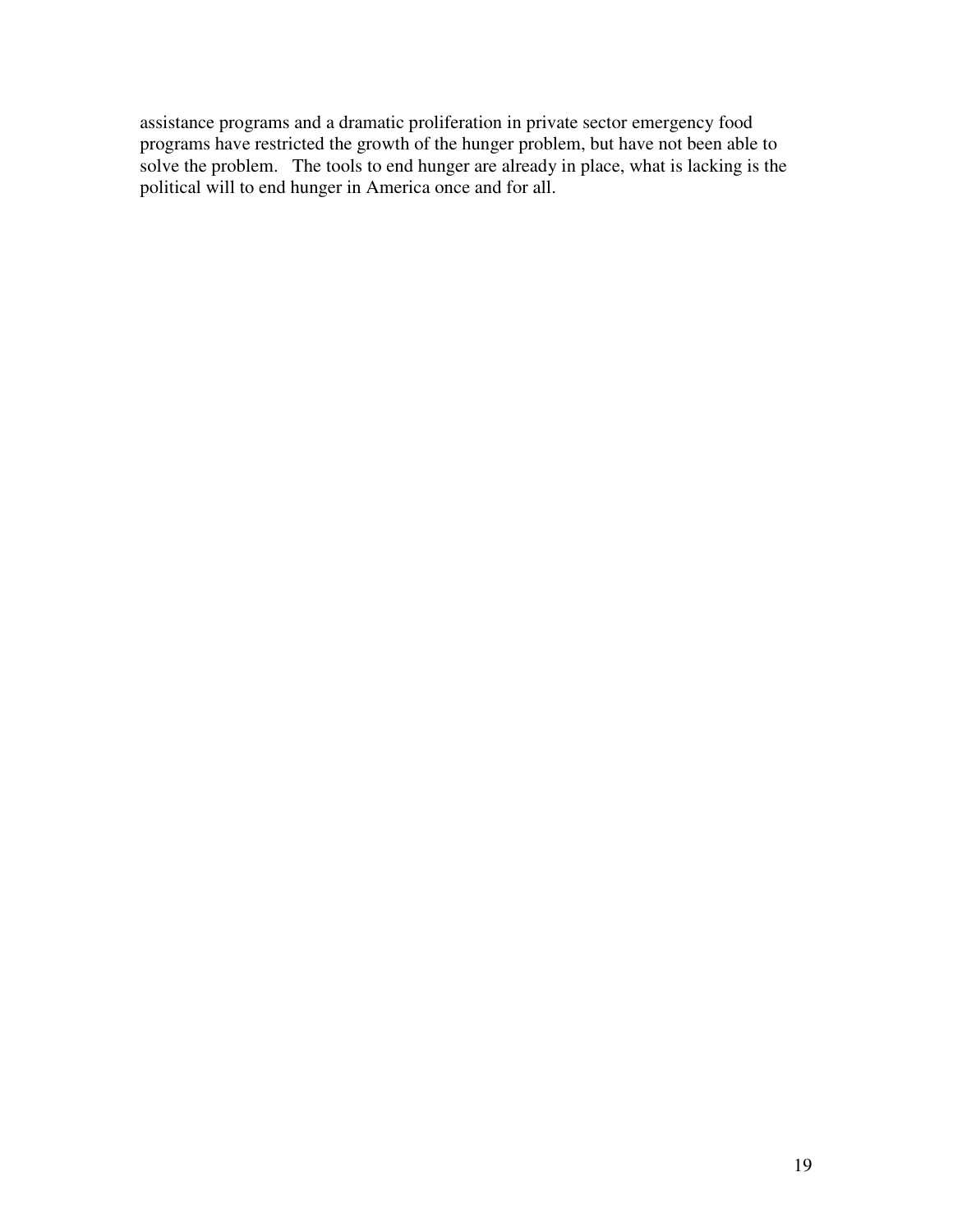<sup>1</sup> Peter Eisinger, *Toward an End to Hunger in America* (Washington, D.C.: Brookings Institution Press, 1998).

<sup>2</sup> "Hunger: An Emerging Issue – Results and Analysis of Recent Public Opinion Polling" Prepared by Tom Freedman, Bill Knapp, and Jim McLaughlin for the Alliance to End Hunger, June 2003.

<sup>3</sup> United States House of Representatives, Select Committee on Hunger, 1990.

<sup>4</sup> Karen Curtis and Brian Green, "The 'Persistent Emergency' of Hunger: Food Pantry Usage in Delaware," University of Delaware, College of Urban Affairs & Public Policy Public Affairs Reports, 1996.

<sup>5</sup> Eisinger.

l

6 Janet Poppendieck, *Breadlines Knee Deep in Wheat: Food Assistance in the Great Depression* (New Brunswick, NJ:Rutgers University Press, 1986). Dr. Poppendieck's work on this subject is definitive and highly recommended to better understand the origins of modern American farm policy and the beginnings of the hunger problem.

 $7$  Ibid.

8 Beth O. Daponte and Shannon L. Bade, *The Evolution, Cost and Operation of the Private Emergency Food Assistance Network* (Madison, WI: Institute for Research on Poverty, 2000).

 $9$  Ibid.

<sup>10</sup> Regina A. Galer-Unti, *Hunger and Food Assistance Policy in the United States* (New York: Garland Publishing, 1995).

<sup>11</sup> Daponte and Bade 7.

<sup>12</sup> Ardith L. Maney, *Still Hungry After All These Years: Food Assistance Policy from Kennedy to Reagan* (Westport, CT:Greenwood Press, 1989) and Jeffrey M. Berry, *Feeding Hungry People: Rulemaking in the Food Stamp Program* (New Brunswick, N.J.: Rutgers University Press, 1984).

<sup>13</sup> Daponte and Bade.

<sup>14</sup> Eisinger.

<sup>15</sup> Kathy Koch, "Hunger in America," *Congressional Quarterly Researcher*, Vol 10, No. 44, pp. 1033-1056, 2002.

<sup>16</sup> Eisinger.

 $17$  Ibid.

<sup>18</sup> Poppendieck, *Sweet Charity: Emergency Food and the End of Entitlement* (New York: Viking,

1998).

<sup>19</sup> Eisinger.  $20$  Daponte and Eisinger.

 $21$  Koch.

<sup>22</sup> Eisinger.  $^{23}$  Ibid.

<sup>24</sup> Poppendieck, *Sweet Charity.* 

<sup>25</sup> America's Second Harvest, *Hunger in America 2001*.

 $^{26}$  Koch.

 $27$  Ibid.

<sup>28</sup> J. Larry Brown, *Hunger in the United States: A Summary of Recent Studies on Hunger and Emergency Food Demand*, Center on Hunger and Poverty, 2000.

<sup>29</sup> U.S. General Accounting Office, The Food Stamp Program: Various Factors Have Led to Declining Participation, (Washington, DC: GAO, 1999).

<sup>30</sup> Second Harvest, *1997 National Research Study* 

<sup>31</sup> J. Larry Brown, *Congressional Hunger Briefing 2002,* Brandeis University, Center on Hunger and Poverty.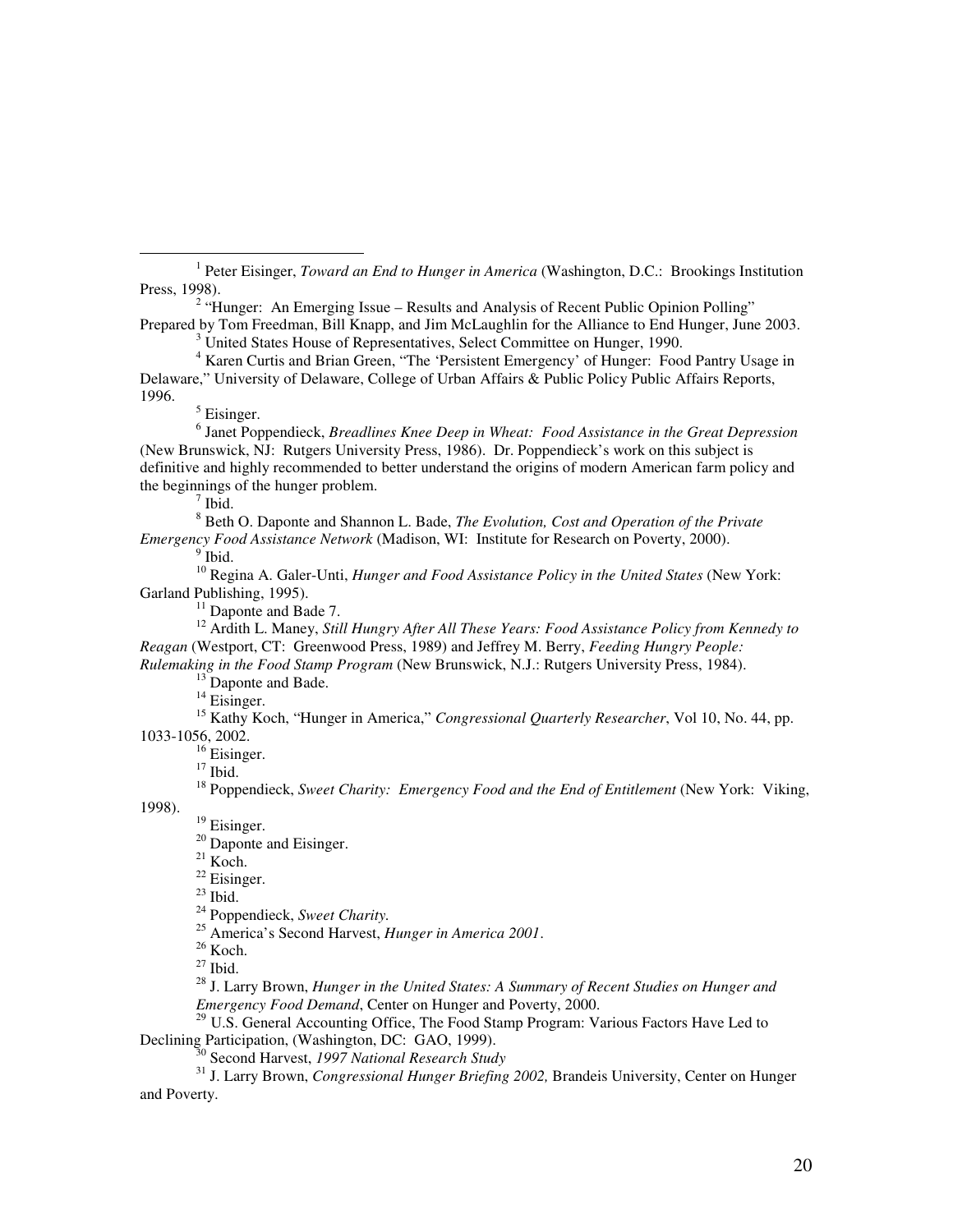$32$  Ibid.

information for other federal agencies.

 $\overline{a}$ 

<sup>33</sup> Mark Nord, Margaret Andrews, and Steven Carlson, *Household Food Security in the United States, 2002*, United States Department of Agriculture, Economic Research Service, October 2003.  $34$  Ibid.

<sup>35</sup> The Current Population Survey (CPS) is a highly accurate, representative national sample of approximately 60,000 U.S. households. The surveyed households are representative of the entire noninstitutionalized population of the United States, except homeless people. The lack of accounting for homeless persons may cause an undercount in the estimation of food insecurity and hunger. The Census Bureau conducts the CPS monthly for the Department of Labor Bureau of Labor Statistics. The primary objective of the CPS is to determine employment rates in the United States; it serves to gather additional

<sup>36</sup> The first food security report, *Household Food Security in the United States in 1995*, was made public in 1997. That report established a baseline of 12% of U.S. households estimated to be food insecure, including 4% of households estimated to be food insecure with hunger.

<sup>37</sup> Definitions are from the American Institute of Nutrition, Life Sciences Research Office.Sue Ann Andersen, ed., "Core Indicators of Nutritional State for Difficult to Sample Populations," *The Journal of Nutrition*, Vol. 120, 1990, 1557S-1600S.

<sup>38</sup> Nord and Andrews, *Issues in Food Assistance--Reducing Food Insecurity in the United States: Assessing Progress Toward a National Objective*, United States Department of Agriculture, Economic Research Service, May 2002.

<sup>39</sup> Average monthly food stamp caseloads have generally risen during periods of high unemployment or economic recession and fallen during periods of economic growth and lower unemployment. The 1995-2002 household food security rates seem to also track economic cycles. For additional information on these trends, please see: U.S. General Accounting Office, The Food Stamp Program: Various Factors Have Led to Declining Participation, (Washington, DC: GAO, 1999) and Nord and Andrews, *Issues in Food Assistance--Reducing Food Insecurity in the United States: Assessing Progress Toward a National Objective*, United States Department of Agriculture, Economic Research Service, May 2002.

<sup>40</sup> Nord, Andrews, and Carlson.

<sup>41</sup> The programs most likely to be accessed by food insecure households according to the *Household Food Security Report, 2002* report are the National School Lunch Program, the Food Stamp Program, and the Special Supplemental Nutrition Program for Women, Infants, and Children (WIC). pp. 26-28.

<sup>42</sup> Ibid.  $^{43}$  Ibid.  $44$  Ibid.  $45$  Ibid.

 $^{\rm 46}$  Ibid.

<sup>47</sup> Nord and Andrews.

 $48$  Ibid.

<sup>49</sup> The America's Second Harvest report *Hunger in America 2001* is independent research conducted for America's Second Harvest by Mathematica Policy Research Incorporated. The information contained in the report is comprised of data from 104 food banks surveying 24,000 local emergency food agencies (pantries, kitchens and shelters) and face-to-face interviews with 32,000 recipients, randomly selected at emergency feeding sites. The data collection was conducted January 2001 through April 2001 at sites throughout the country. The *Hunger in America 2001* report, as well as 101 local studies and 19 state studies are available through America's Second Harvest at www.secondharvest.org.

<sup>50</sup> Laura Tiehen, "Use of Food Pantries by Households with Children Rose During the Late 1990s," *FoodReview*, Vol. 25, Issue 3, United States Department of Agriculture, Economic Research Service, 2002.

<sup>51</sup> Nord and Andrews.

<sup>52</sup> Nord, Andrews, and Carlson.

<sup>53</sup> Ibid.

<sup>54</sup> Ronette Briefel et al, *The Emergency Food Assistance System—Findings From the Client Survey: Executive Summary*, United States Department of Agriculture, Economic Research Service, 2003.